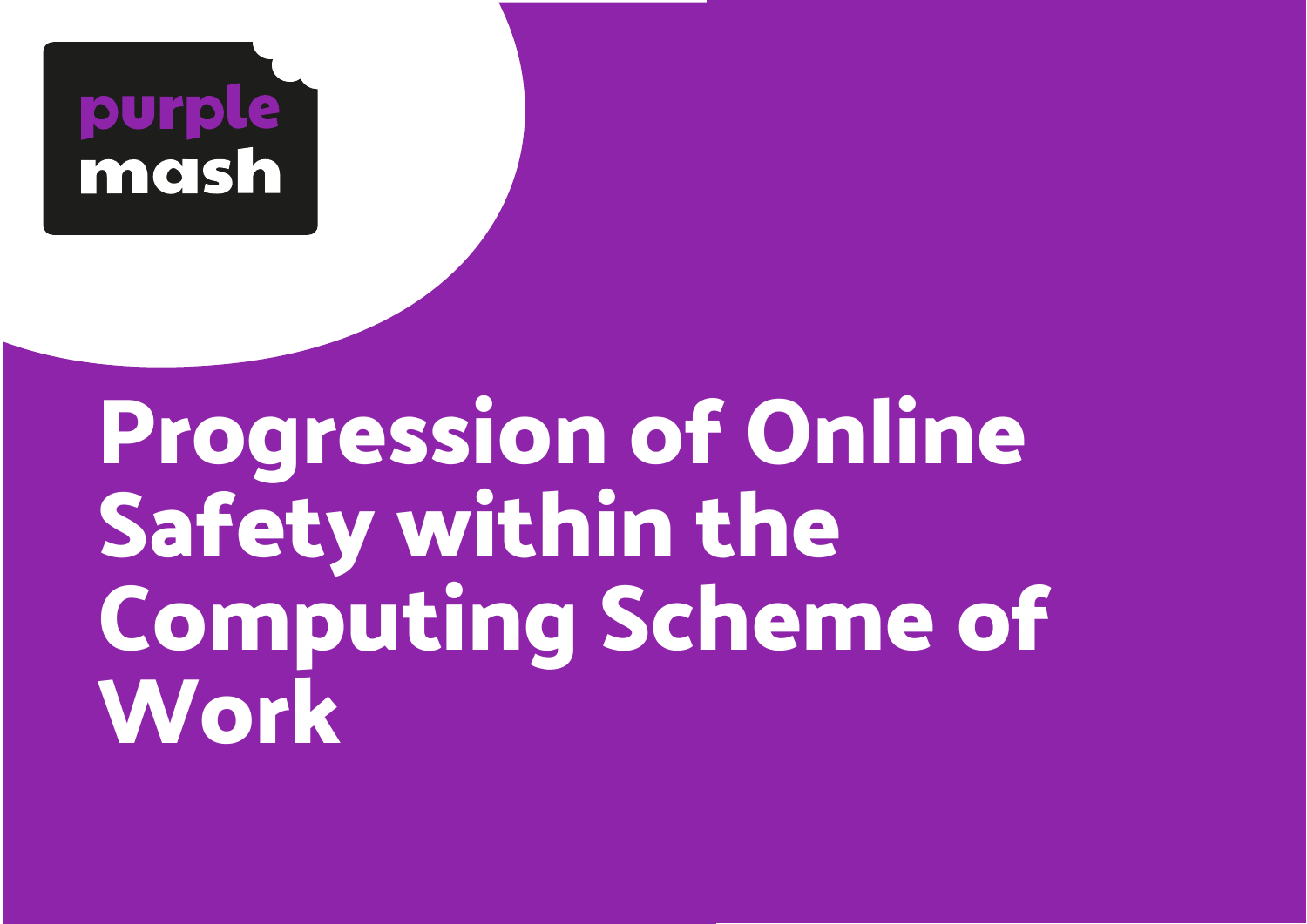### **Contents**

| Year 1 |  |
|--------|--|
| Year   |  |
| Year   |  |
|        |  |
| Year   |  |
|        |  |
|        |  |

Need more support? Contact us:

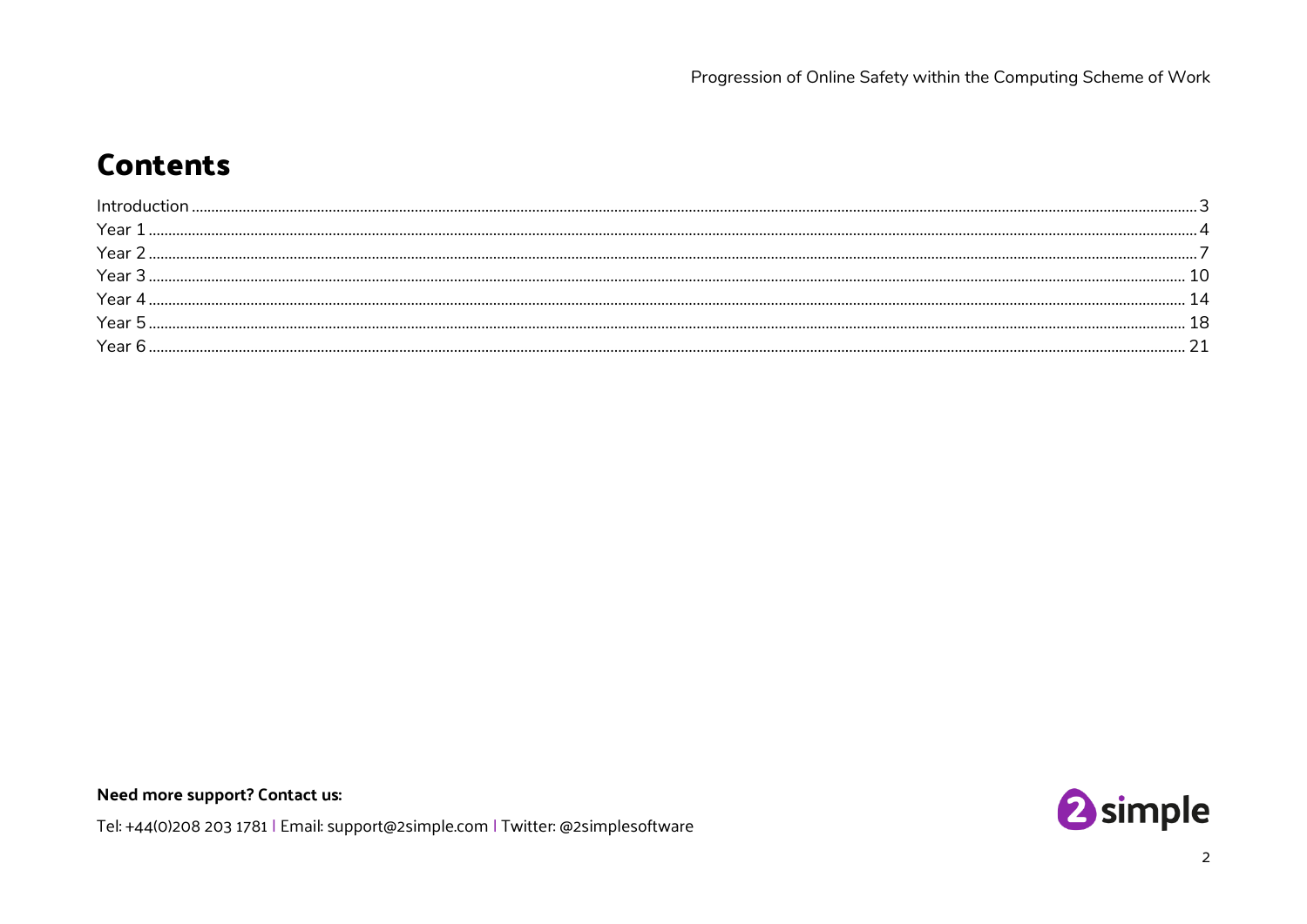### <span id="page-2-0"></span>**Introduction**

**This progression includes only the learning objectives relating to online safety within the Computing Scheme of Work.** Within the scheme, there are additional opportunities to reference safe online practices within lessons that are not specifically noted as a learning objective of the lesson, these are not included here.

Moreover, it is recommended that online safety is not only taught discretely through computing but additionally during PSHE lessons and whole school sessions and as part of other subjects where pupils might use technology, such as for email, blogging and online research. The document [Education for a Connected World with Purple Mash](https://www.purplemash.com/app/purplemash_in_england/PM_Education_for_a_connected_world) can be useful in this respect to broaden and enrich the online safety knowledge and experiences that pupils encounter.

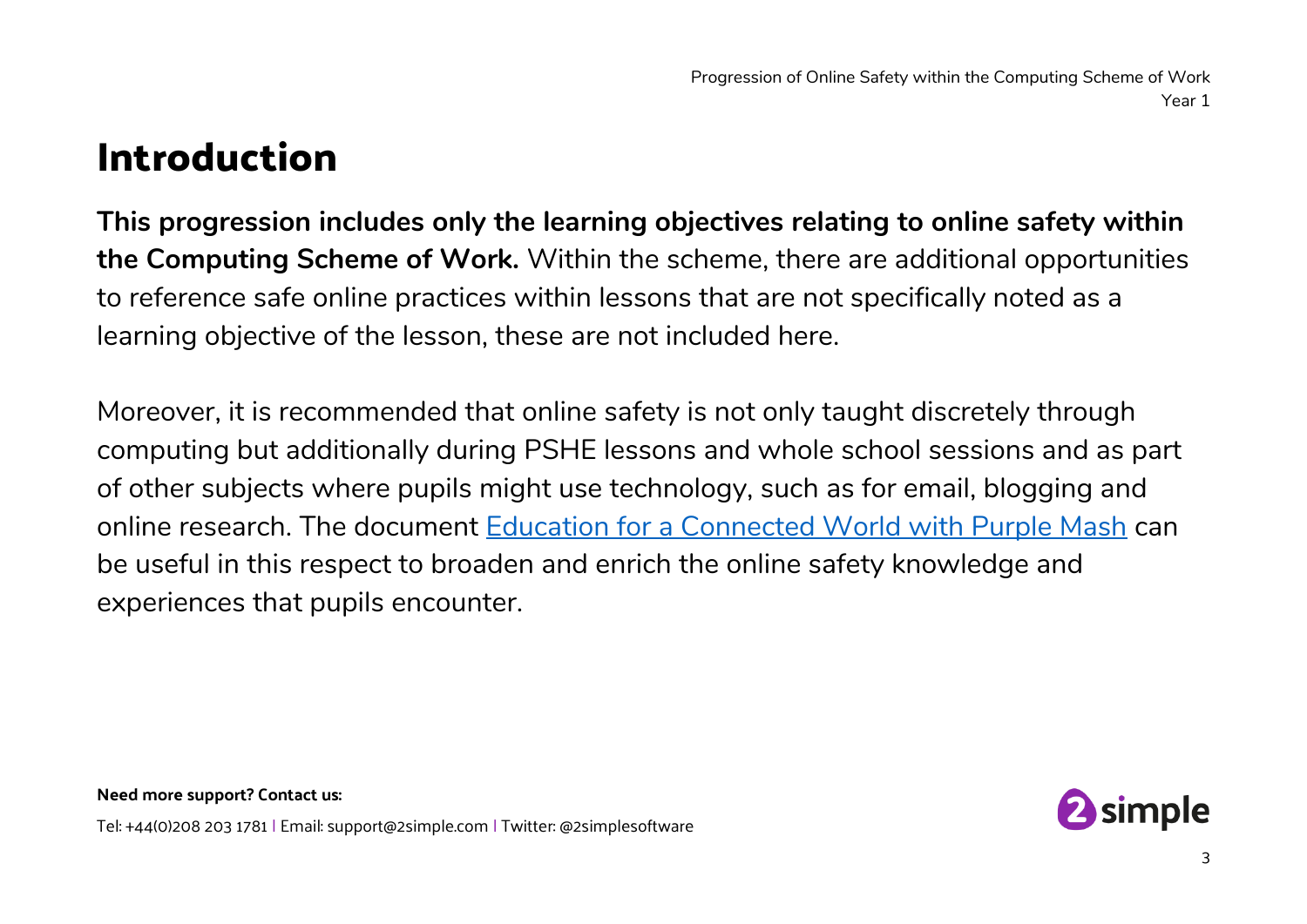<span id="page-3-0"></span>

| <b>Unit</b>                                                     | <b>Aims</b>                                                                                           | <b>Success criteria</b>                                                                                                                                                                                                                                                                                                                                                                                                                                                            | <b>Unit End Outcomes</b>                                                                                                                                                                                                                                                                                                                                                                                                                                                                                                                                                                                                                                                                                                                                                                                                                                                                                                                                                                                                                                                           |
|-----------------------------------------------------------------|-------------------------------------------------------------------------------------------------------|------------------------------------------------------------------------------------------------------------------------------------------------------------------------------------------------------------------------------------------------------------------------------------------------------------------------------------------------------------------------------------------------------------------------------------------------------------------------------------|------------------------------------------------------------------------------------------------------------------------------------------------------------------------------------------------------------------------------------------------------------------------------------------------------------------------------------------------------------------------------------------------------------------------------------------------------------------------------------------------------------------------------------------------------------------------------------------------------------------------------------------------------------------------------------------------------------------------------------------------------------------------------------------------------------------------------------------------------------------------------------------------------------------------------------------------------------------------------------------------------------------------------------------------------------------------------------|
| $1.1 - Online$<br>Safety and<br><b>Exploring</b><br>Purple Mash | • To log in safely.<br>• To start to understand<br>the idea of 'ownership'<br>of their creative work. | • Pupils can log in to Purple<br>Mash using their own login.<br>• Pupils have created their<br>own avatar and understand<br>why they are used.<br>• Pupils can add their name<br>to a picture they created on<br>the computer.<br>• Pupils are beginning to<br>develop an understanding<br>of ownership of work<br>online.<br>• Pupils can save work into<br>the My Work folder in<br>Purple Mash and<br>understand that this is a<br>private saving space just<br>for their work. | <b>Emerging:</b> With support, pupils demonstrate an awareness of<br>online safety using their own private usernames and passwords<br>for Purple Mash (Unit 1.1 Lesson 1. Point 6). This can be assisted<br>by using printed login cards. Pupils take ownership of their work<br>and save this in their own private space (Unit 1.1 Lesson 1. Point<br>16).<br><b>Expected:</b> Pupils demonstrate an understanding of the<br>importance of online safety, using their own private usernames<br>and passwords for Purple Mash (Unit 1.1 Lesson 1. Point 6).<br>Most pupils will be able to demonstrate an understanding of the<br>reasons for keeping their password private including talking<br>about the meaning of 'private information' (Lesson 1) and actively<br>demonstrate this in lessons (Throughout all lessons in Unit 1.1).<br>Pupils take ownership of their work and will be able to save their<br>work, using a memorable file name, to their own personal space<br>on Purple Mash and understand that this can be retrieved later<br>Unit 1.1 Lesson 1 Point 18. |

#### **Need more support? Contact us:**

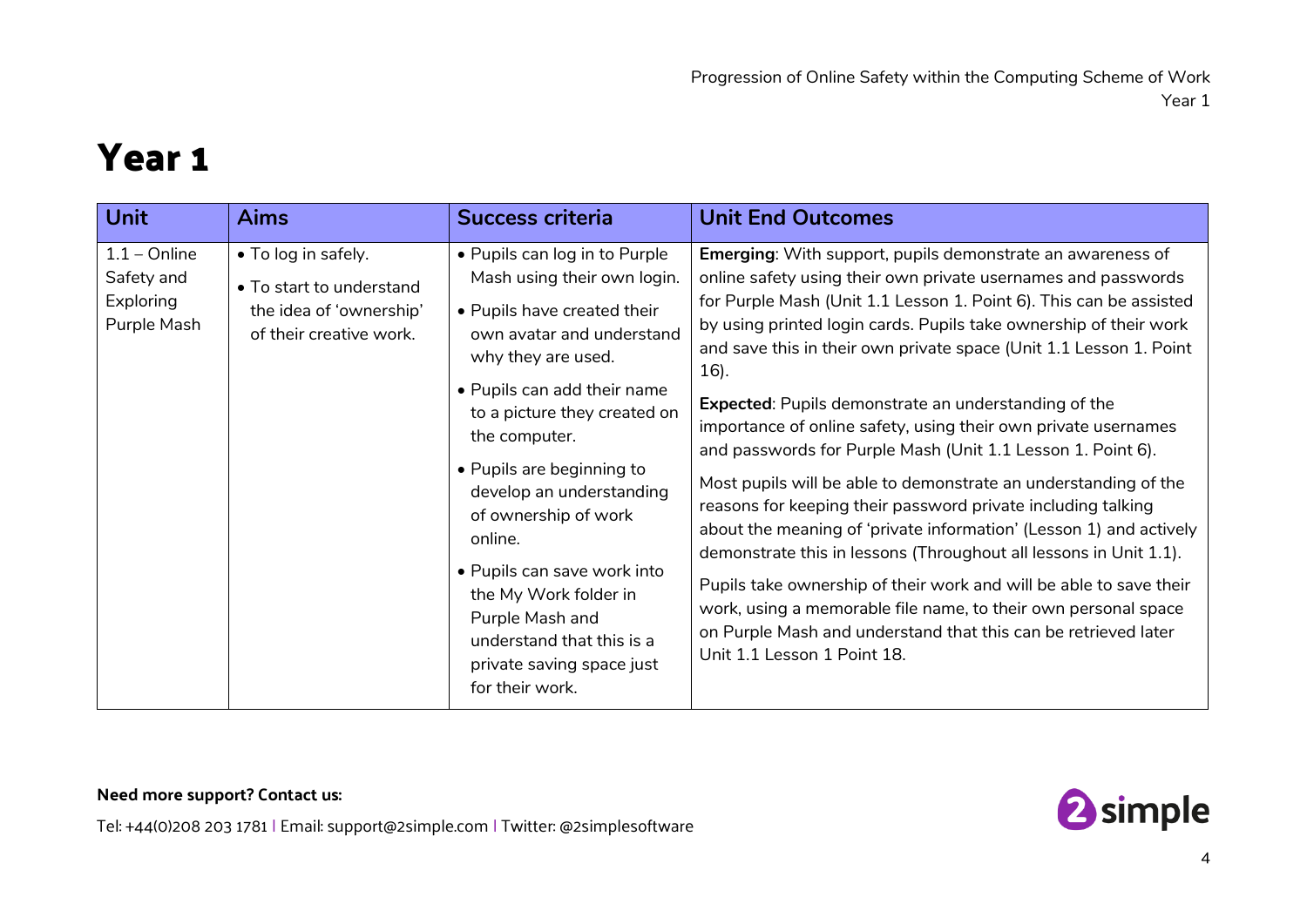| Unit | <b>Aims</b>                                                                                                                                      | Success criteria                                                                                                                                                          | <b>Unit End Outcomes</b>                                                                                                                                                                                                                                                                                                                 |
|------|--------------------------------------------------------------------------------------------------------------------------------------------------|---------------------------------------------------------------------------------------------------------------------------------------------------------------------------|------------------------------------------------------------------------------------------------------------------------------------------------------------------------------------------------------------------------------------------------------------------------------------------------------------------------------------------|
|      | • To learn how to find<br>saved work in the Online<br>Work area and find<br>teacher comments.<br>• To learn how to search<br>Purple Mash to find | • Pupils can find their saved<br>work in the Online Work<br>area of Purple Mash.<br>• Pupils can find messages<br>that their teacher has left<br>for them on Purple Mash. | Most pupils will be able to add their name to their picture in<br>lesson 1.<br>In lesson 2, most pupils will be able to explain that their teacher<br>was able to connect with them online to leave a message in<br>Purple Mash. They could contribute to the class discussion<br>relating this to other forms of digital communication. |
|      | resources.<br>• To become familiar with                                                                                                          | • Pupils can search Purple<br>Mash to find resources.                                                                                                                     | Most pupils will be able to give a simple explanation of the way to<br>word comments online when given the example of their teacher<br>commenting upon their work.                                                                                                                                                                       |
|      | the types of resources<br>available in the Topics<br>section.                                                                                    | · Pupils will be able to use<br>the different types of topic<br>templates in the Topics<br>section confidently.                                                           | Throughout this unit most pupils will be able to contribute their<br>ideas about communicating appropriately and relate online and<br>off-line appropriate behaviour.                                                                                                                                                                    |
|      | • To become more familiar<br>with the icons used in<br>the resources in the<br>Topics section.                                                   | • Pupils will be confident<br>with the functionality of the<br>icons in the topic templates.<br>. Pupils will know how to                                                 | Most pupils will be able to open Purple Mash and use the search<br>bar within Purple Mash to find resources (lesson 2). They can<br>suggest appropriate words to search with to find the results that<br>they are looking for.                                                                                                           |
|      | • To start to add pictures<br>and text to work.                                                                                                  | use the different icons and<br>writing cues to add pictures<br>and text to their work.                                                                                    | <b>Exceeding: Pupils demonstrate an understanding of the</b><br>importance of online safety using their own private usernames<br>and passwords for Purple Mash. Pupils understand the                                                                                                                                                    |
|      | • To explore the Tools<br>section of Purple Mash<br>and to learn about the<br>common icons used in                                               | • Pupils have explored the<br>Tools section on Purple<br>Mash and become familiar                                                                                         | importance of keeping information, such as their usernames and<br>passwords private and actively demonstrate this in lessons.<br>Pupils take ownership of their work and save this in their own<br>private space. Pupils demonstrating greater depth understand the                                                                      |

#### **Need more support? Contact us:**

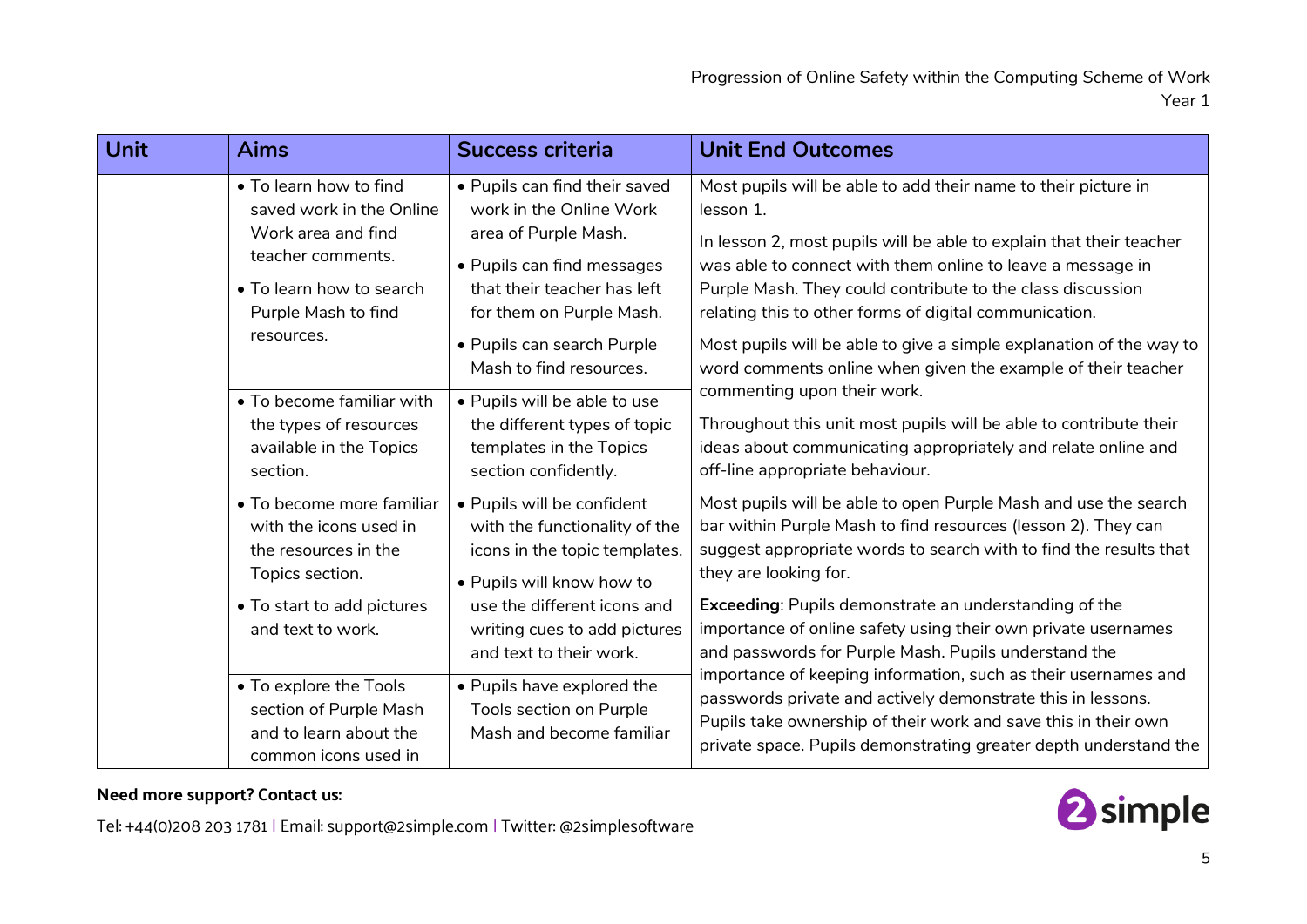| Unit | <b>Aims</b>                                                                                                                                                                        | Success criteria                                                                                                                                                                                                                                                    | <b>Unit End Outcomes</b>                                                                                                                                                      |
|------|------------------------------------------------------------------------------------------------------------------------------------------------------------------------------------|---------------------------------------------------------------------------------------------------------------------------------------------------------------------------------------------------------------------------------------------------------------------|-------------------------------------------------------------------------------------------------------------------------------------------------------------------------------|
|      | Purple Mash for Save,<br>Print, Open, New.<br>• To explore the Games<br>section on Purple Mash.<br>• To understand the<br>importance of logging<br>out when they have<br>finished. | with some of the key icons:<br>Save, Print, Open and New.<br>• Pupils have explored the<br>Games section and looked<br>at Table Toons (2x tables).<br>• Pupils can log out of Purple<br>Mash when they have<br>finished using it and know<br>why that is important. | principle but not the terminology of 'intellectual property' e.g.,<br>pupils might say 'I am saving my work, in my folder because I<br>have created it and it belongs to me'. |

**Need more support? Contact us:**

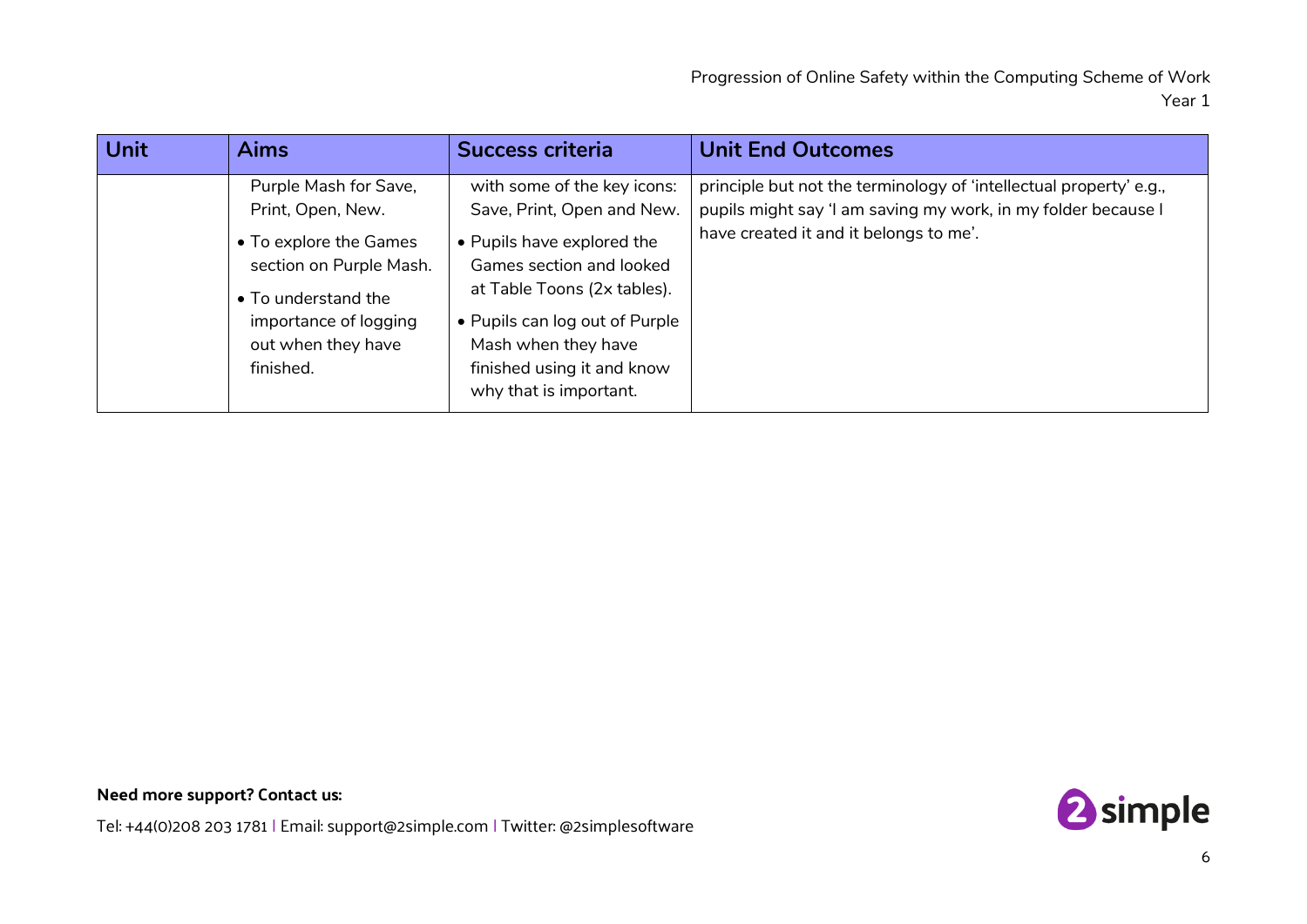<span id="page-6-0"></span>

| Unit\Lesson              | <b>Aims</b>                                                                                                                                                                                                                                                                                                                                                                  | <b>Success criteria</b>                                                                                                                                                                                                                                                                                                                                                                                                                               | <b>Unit End Outcomes</b>                                                                                                                                                                                                                                                                                                                                                                                                                                                                                                                                                                                                                                                                                                                                                                                                                                                                                                                                                                                          |
|--------------------------|------------------------------------------------------------------------------------------------------------------------------------------------------------------------------------------------------------------------------------------------------------------------------------------------------------------------------------------------------------------------------|-------------------------------------------------------------------------------------------------------------------------------------------------------------------------------------------------------------------------------------------------------------------------------------------------------------------------------------------------------------------------------------------------------------------------------------------------------|-------------------------------------------------------------------------------------------------------------------------------------------------------------------------------------------------------------------------------------------------------------------------------------------------------------------------------------------------------------------------------------------------------------------------------------------------------------------------------------------------------------------------------------------------------------------------------------------------------------------------------------------------------------------------------------------------------------------------------------------------------------------------------------------------------------------------------------------------------------------------------------------------------------------------------------------------------------------------------------------------------------------|
| $2.2 - Online$<br>Safety | • To know how to refine<br>searches using the<br>Search tool.<br>To know how to share<br>work electronically<br>using the display<br>boards.<br>• To use digital<br>technology to share<br>work on Purple Mash<br>to communicate and<br>connect with others<br>locally.<br>To have some<br>knowledge and<br>understanding about<br>sharing more globally<br>on the Internet. | Pupils can use the search<br>$\bullet$<br>facility to refine searches<br>on Purple Mash by year<br>group and subject.<br>Pupils can share the<br>$\bullet$<br>work they have created<br>to a display board.<br>Pupils understand that<br>the teacher approves<br>work before it is<br>displayed.<br>Pupils are beginning to<br>understand how things<br>can be shared<br>electronically for others<br>to see both on Purple<br>Mash and the Internet. | <b>Emerging:</b> With support, pupils are beginning to understand how<br>to use the Purple Mash search bar and know the implications of<br>inappropriate searches (Unit 2.2 Lesson 1. Point 1). With support,<br>they can share their work using the display board (Unit 2.2 Lesson<br>1. Point 16).<br>Furthermore, using 2Respond activities, the pupils develop an<br>understanding of how to use email safely and responsibly (Unit 2.2<br>Lesson 2. Point 4). They also know how to report inappropriate<br>content to their teacher.<br><b>Expected:</b> Pupils understand how to use the Purple Mash search<br>bar and know the implications of inappropriate searches (Unit 2.2)<br>Lesson 1. Point 1).<br>Most pupils will be able to explain what a digital footprint is, that it<br>is permanent and their online behaviour influences what it shows<br>(lesson 3).<br>Most pupils will be able to give reasons for keeping their password<br>safe that include protecting their personal information. |

#### **Need more support? Contact us:**

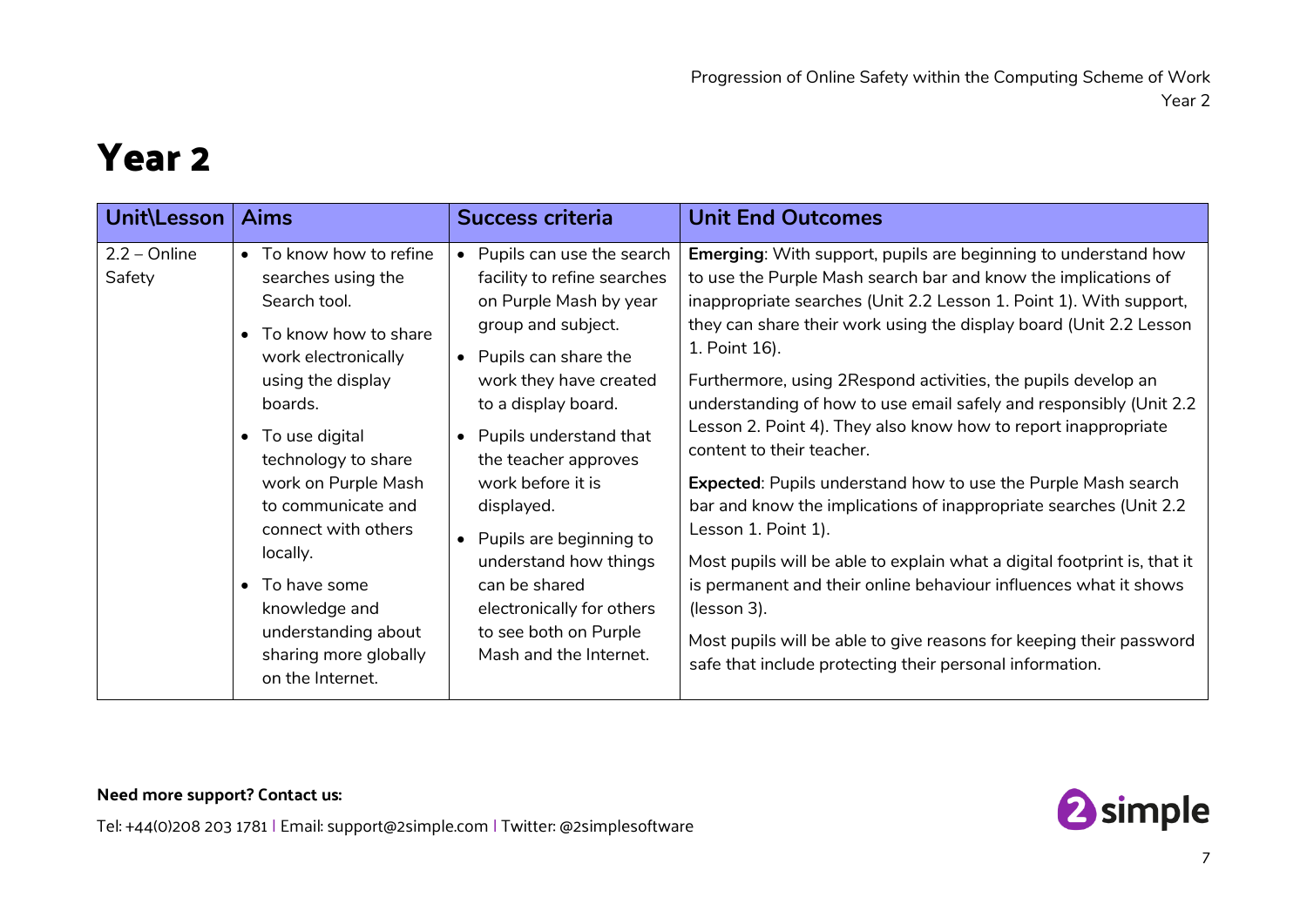| Unit\Lesson | <b>Aims</b>                                                                               | <b>Success criteria</b>                                                                                                               | <b>Unit End Outcomes</b>                                                                                                                                                                                                                                                                                                        |
|-------------|-------------------------------------------------------------------------------------------|---------------------------------------------------------------------------------------------------------------------------------------|---------------------------------------------------------------------------------------------------------------------------------------------------------------------------------------------------------------------------------------------------------------------------------------------------------------------------------|
|             | • To introduce Email as a<br>communication tool<br>using 2Respond                         | Pupils know that Email is<br>$\bullet$<br>a form of digital<br>communication.                                                         | Most pupils will be able to express the good and bad sides of<br>digital technology. In lesson 3, they can give examples of positive<br>effects on life as well as negative.                                                                                                                                                    |
|             | simulations.<br>• To understand how we<br>talk to others when                             | Pupils understand how<br>$\bullet$<br>2Repond can teach them<br>how to use email.                                                     | Pupils add their name to work but show a differentiation between<br>full name and first name only when information is to be shared<br>online.                                                                                                                                                                                   |
|             | they are not there in<br>front of us.<br>• To open and send                               | Pupils can open and<br>$\bullet$<br>send an email to a<br>2Respond character.                                                         | Most pupils will be able to share their work to a displayboard<br>(lesson 1). By sharing their work using the display board, pupils<br>begin to understand how things are shared electronically (Unit 2.2                                                                                                                       |
|             | simple online<br>communications in the<br>form of email.                                  | Pupils have discussed<br>$\bullet$<br>their own experiences<br>and understanding of                                                   | Lesson 1. Point 16).<br>Most pupils will be able to open and respond to simulated emails in<br>2Email (lesson 2)                                                                                                                                                                                                                |
|             |                                                                                           | what email is used for.<br>Pupils have discussed<br>$\bullet$<br>what makes us feel<br>happy and what makes<br>us feel sad.           | Most pupils will be able to open and send email responses to<br>simulated emails in 2Email (Unit 2.2 Lesson 2 Point 4).<br>Furthermore, using 2Respond activities the pupils develop an<br>understanding of how to use email safely and responsibly (Unit 2.2<br>Lesson 2. Point 4). They also know how to report inappropriate |
|             | • To understand that<br>information put online<br>leaves a digital<br>footprint or trail. | Pupils can explain what<br>$\bullet$<br>a digital footprint is.<br>Pupils can give examples<br>$\bullet$<br>of things that they would | content to their teacher.<br><b>Exceeding: Pupils understand how to use the Purple Mash search</b><br>bar (Unit 2.2 Lesson 1. Point 1) and for greater depth can refine<br>searches using Boolean search terms (AND, OR, NOT).                                                                                                  |
|             | • To begin to think<br>critically about the                                               | not want to be in their<br>digital footprint.                                                                                         | They know the implications of inappropriate searches. Pupils can<br>share their work using the display board and begin to understand                                                                                                                                                                                            |

#### **Need more support? Contact us:**

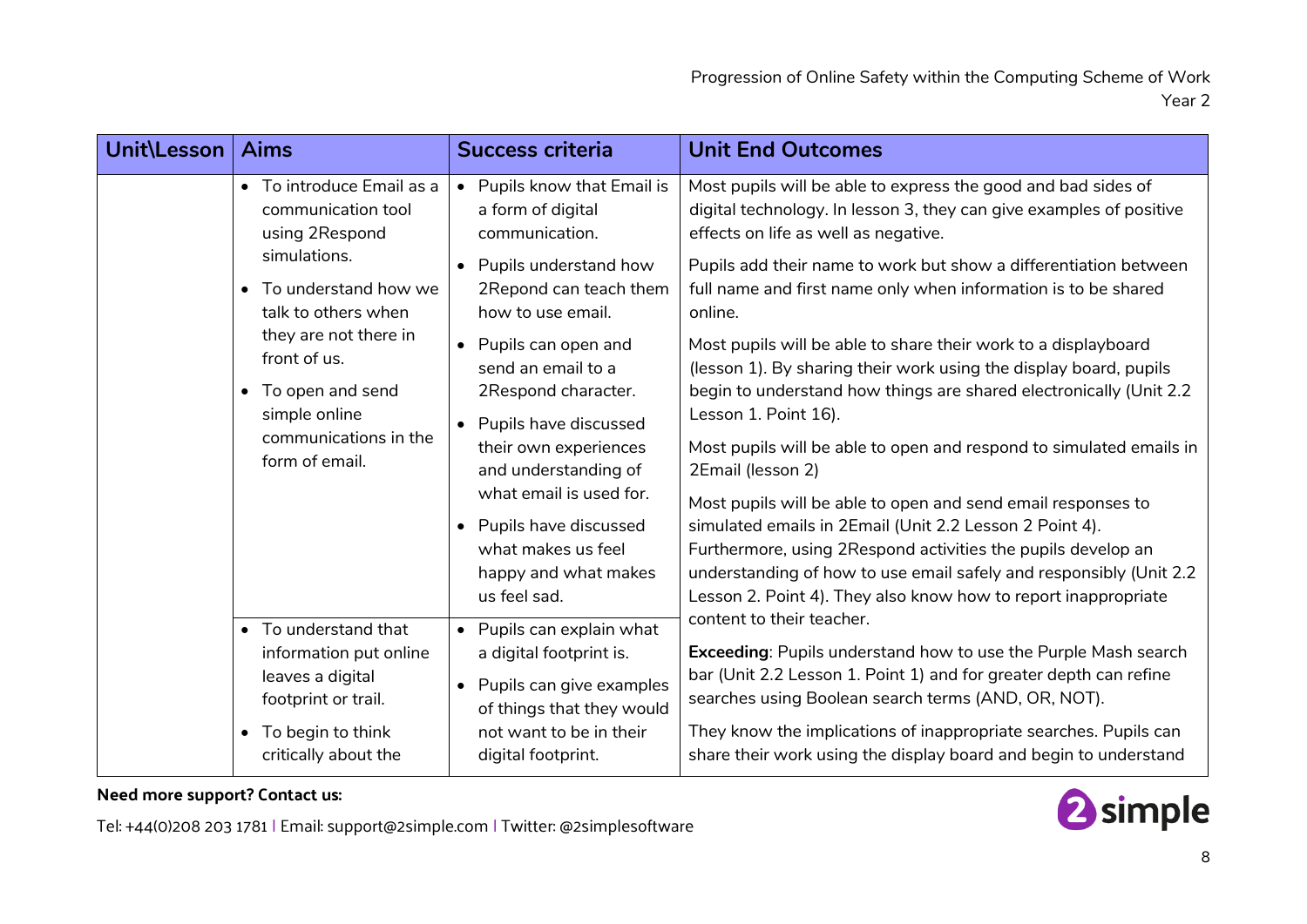| Unit\Lesson                                 | <b>Aims</b>                                                                                                                        | <b>Success criteria</b>                                                                                                                                                                                         | <b>Unit End Outcomes</b>                                                                                                                                                                                                                                                                                                                                                                                                                                                  |
|---------------------------------------------|------------------------------------------------------------------------------------------------------------------------------------|-----------------------------------------------------------------------------------------------------------------------------------------------------------------------------------------------------------------|---------------------------------------------------------------------------------------------------------------------------------------------------------------------------------------------------------------------------------------------------------------------------------------------------------------------------------------------------------------------------------------------------------------------------------------------------------------------------|
|                                             | information they leave<br>online.<br>• To identify the steps<br>that can be taken to<br>keep personal data and<br>hardware secure. |                                                                                                                                                                                                                 | how things are shared electronically (Unit 2.2 Lesson 1. Point 16).<br>Furthermore, using 2Respond activities, the pupils develop an<br>understanding of how to use email safely and responsibly (Unit 2.2<br>Lesson 2. Point 4).<br>They also know how to report inappropriate content to their<br>teacher.                                                                                                                                                              |
| $2.5$ – Effective<br>Searching,<br>Lesson 2 | • To gain a better<br>understanding of<br>searching the Internet.                                                                  | can identify the basic<br>$\bullet$<br>parts of a web search<br>engine search page.<br>I have learnt to read a<br>$\bullet$<br>web search results page.<br>can search for answers<br>to a quiz on the Internet. | Emerging: Pupils have an awareness that their Internet searches<br>form part of a 'digital footprint'.<br><b>Expected:</b> Pupils can relate the creation of a digital footprint to<br>their search history and make contributions to the class discussion<br>about this in relation to online safety.<br>Pupils know that many search engine companies collect and sell<br>information about users.<br><b>Exceeding: Pupils apply what they know about search engine</b> |
|                                             |                                                                                                                                    |                                                                                                                                                                                                                 | algorithms to their own online safety and digital footprint. They can<br>understand the implications of search engines selling information<br>and having paid ads at the top of search results.                                                                                                                                                                                                                                                                           |

**Need more support? Contact us:**

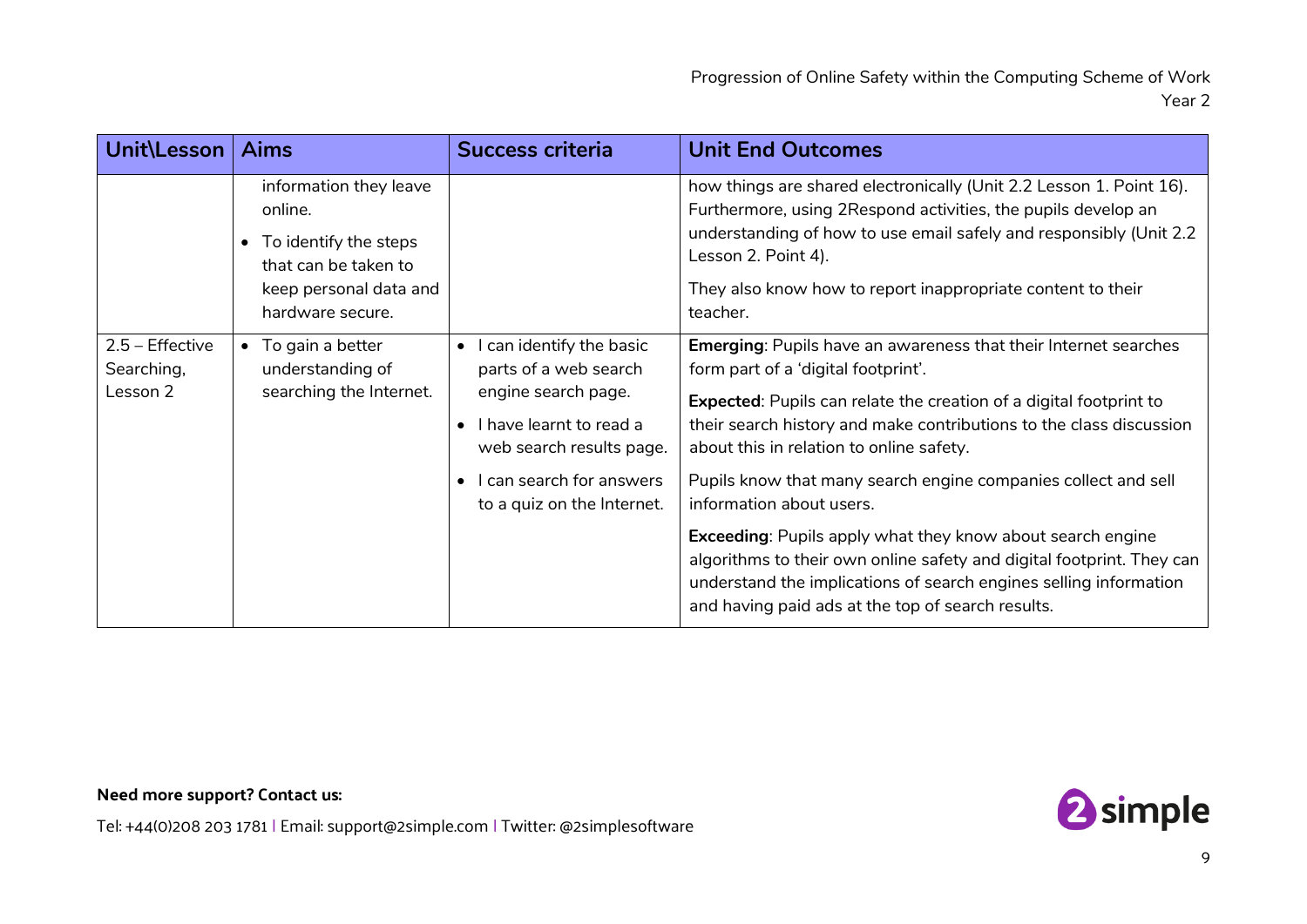<span id="page-9-0"></span>

| Unit\Lesson              | <b>Aims</b>                                                                                                                                                                                                                                                                                                                          | <b>Success criteria</b>                                                                                                                                                                                                                                                                                                                                                                                                                                                                                                                          | <b>Unit End Outcomes</b>                                                                                                                                                                                                                                                                                                                                                                                                                                                                                                                                                                                                                                                                                                                                                                                                                                                                                                                                                                                                                                                                                                                                                                                                                                         |
|--------------------------|--------------------------------------------------------------------------------------------------------------------------------------------------------------------------------------------------------------------------------------------------------------------------------------------------------------------------------------|--------------------------------------------------------------------------------------------------------------------------------------------------------------------------------------------------------------------------------------------------------------------------------------------------------------------------------------------------------------------------------------------------------------------------------------------------------------------------------------------------------------------------------------------------|------------------------------------------------------------------------------------------------------------------------------------------------------------------------------------------------------------------------------------------------------------------------------------------------------------------------------------------------------------------------------------------------------------------------------------------------------------------------------------------------------------------------------------------------------------------------------------------------------------------------------------------------------------------------------------------------------------------------------------------------------------------------------------------------------------------------------------------------------------------------------------------------------------------------------------------------------------------------------------------------------------------------------------------------------------------------------------------------------------------------------------------------------------------------------------------------------------------------------------------------------------------|
| $3.2 - Online$<br>Safety | • To know what makes a<br>safe password, how to<br>keep passwords safe<br>and the consequences<br>of giving your<br>passwords away.<br>• To understand how the<br>Internet can be used to<br>help us to communicate<br>effectively.<br>• To understand how a<br>blog can be used to help<br>us communicate with a<br>wider audience. | . Pupils understand what<br>makes a good password<br>for use on the Internet.<br>Pupils are beginning to<br>realise the outcomes of<br>not keeping passwords<br>safe.<br>. Pupils can contribute to a<br>concept map of all the<br>different ways they know<br>that the Internet can help<br>us to communicate.<br>. Pupils have contributed to<br>a class blog with clear and<br>appropriate messages.<br>· Extension: Pupils<br>understand that<br>passwords help to limit<br>who can see personal /<br>private / confidential<br>information. | <b>Emerging:</b> With prompting, pupils can understand that it is<br>important to have a secure password that is not shared with<br>anyone else (Unit 3.2 Lesson 1. Point 1).<br>Pupils can give a negative example of failure to keep passwords<br>secure (Unit 3.2 Lesson 1. Point 1).<br>Pupils are beginning to identify some of the main things to look for<br>when deciding whether the information on a website is<br>trustworthy or not (Unit 3.2 Lesson 2. Point 2).<br>Expected: Pupils understand the importance of a secure password<br>and not sharing this with anyone else (Unit 3.2 Lesson 1 Point 1).<br>Furthermore, pupils understand the negative implications of failure<br>to keep passwords safe and secure and can suggest examples of<br>good and poor passwords (Unit 3.2 Lesson 1 Point 1).<br>When using the internet, pupils can appraise the accuracy of the<br>information on a website and make decisions on whether it is a<br>trustworthy source of information (Unit 3.2 Lesson 2 Point 2).<br>In lesson 1, step 16, pupils have a choice of topics about which to<br>blog. Most pupils will have gained an understanding that it is not<br>acceptable to use the work of others or post images of others<br>without consent. |

#### **Need more support? Contact us:**

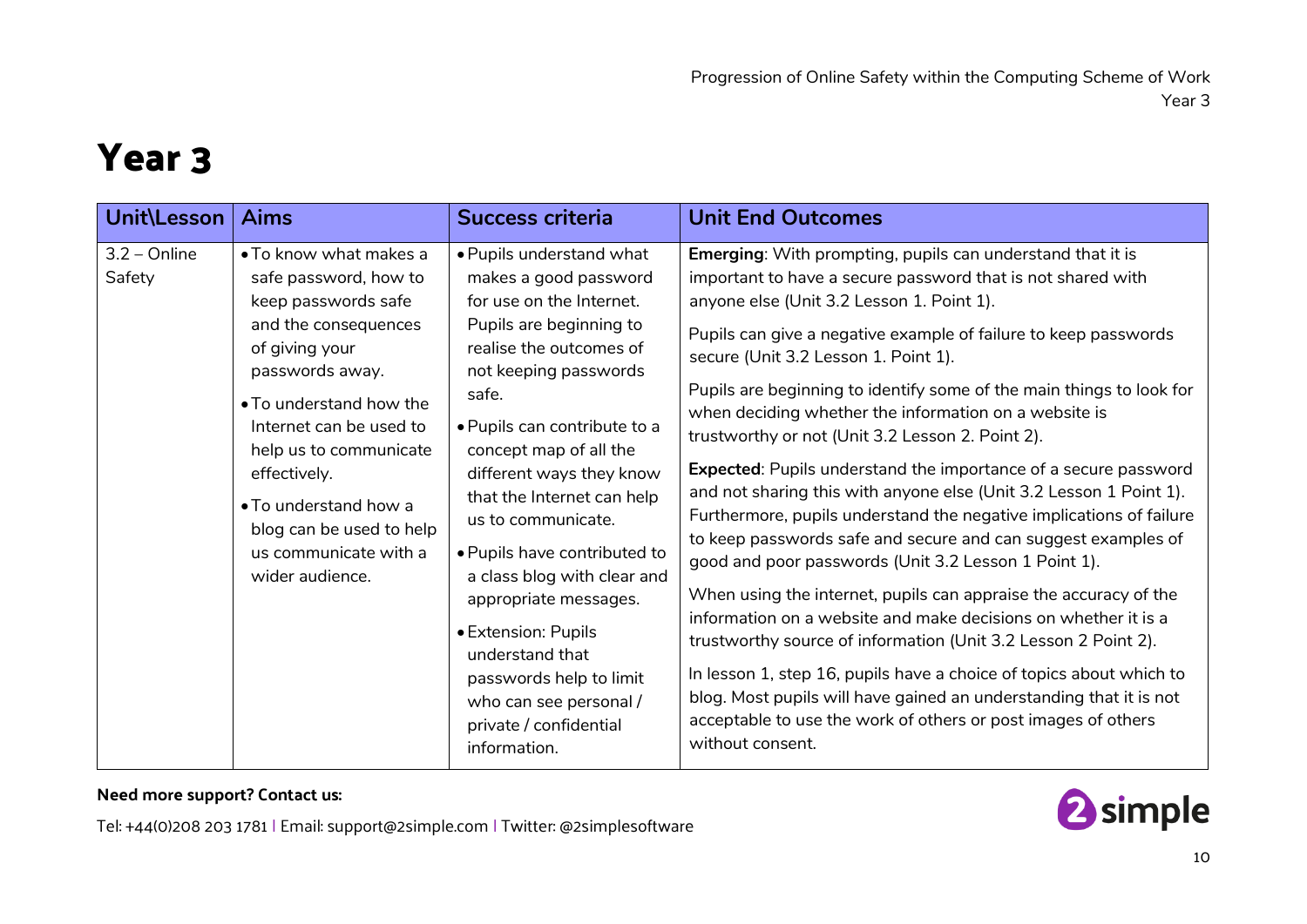| Unit\Lesson | <b>Aims</b>                                                                                     | <b>Success criteria</b>                                                                                                                      | <b>Unit End Outcomes</b>                                                                                                                                                                                                                                                    |
|-------------|-------------------------------------------------------------------------------------------------|----------------------------------------------------------------------------------------------------------------------------------------------|-----------------------------------------------------------------------------------------------------------------------------------------------------------------------------------------------------------------------------------------------------------------------------|
|             | • For pupils to consider if<br>what they read on<br>websites is true?<br>• To look at a 'spoof' | . Pupils understand that<br>some information held on<br>websites may not be<br>accurate or true.                                             | Most pupils recognise the PEGI ratings and can give examples of<br>why content is rated and how this protects them (lesson 3)<br>Most pupils can contribute to a class collaborative file about the<br>effects of inappropriate content with useful suggestions (lesson 3). |
|             | website.<br>• To create a 'spoof'<br>webpage.<br>• To think about why                           | • Pupils are beginning to<br>understand how to search<br>the Internet and how to<br>think critically about the<br>results that are returned. | Most pupils can answer the quiz questions in lesson 3, their<br>answers demonstrating that they are developing their<br>understanding of the features of online communication. In lesson 1,<br>their blog posts and comments are appropriate.                               |
|             | these sites might exist<br>and how to check that<br>the information is                          | · Pupils have accessed and<br>assessed a 'spoof'<br>website.                                                                                 | Most pupils can express the need to tell a trusted adult if they are<br>upset by anything online, in lesson 3 their responses illustrate that<br>they have taken this message onboard.                                                                                      |
|             | accurate.                                                                                       | . Pupils have created their<br>own 'spoof' webpage<br>mock-up.                                                                               | Most pupils will be able to use Purple Mash as a platform for<br>collaboration. Specifically, they will create a spoof website for other<br>pupils to read and share on a class display board (Unit 3.2 Lesson<br>$2$ ).                                                    |
|             |                                                                                                 | . Pupils have shared their<br>'spoof' web page on a<br>class display board.                                                                  | In lesson 2, most pupils can use suitable keywords when trying to<br>verify sources.                                                                                                                                                                                        |
|             |                                                                                                 | · Extension: Pupils evaluate<br>facts from a website and<br>explain how they fact<br>checked the information<br>that was presented.          | Exceeding: Pupils demonstrating greater depth will be able to give<br>a clear explanation and examples of why having a secure,<br>confidential password is essential and give negative examples of it<br>not being secure and confidential (Unit 3.2 Lesson 1 Point 1).     |

#### **Need more support? Contact us:**

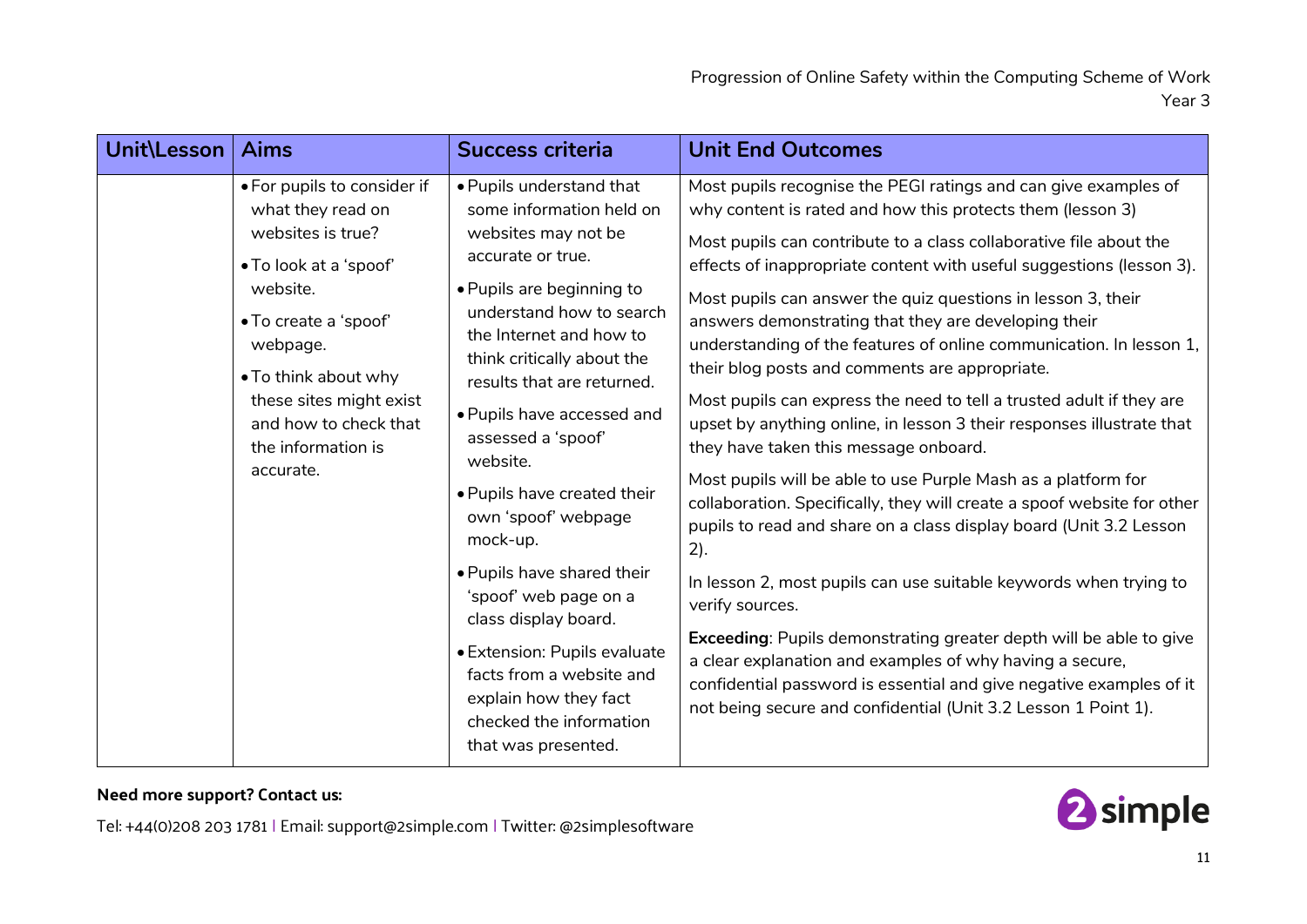| Unit\Lesson                               | <b>Aims</b>                                                                                                                                                                                                                                                                     | <b>Success criteria</b>                                                                                                                                                                                                                                                                           | <b>Unit End Outcomes</b>                                                                                                                                                                                                                                                                                                                                                                                                                                                                                                                                                                                                                     |
|-------------------------------------------|---------------------------------------------------------------------------------------------------------------------------------------------------------------------------------------------------------------------------------------------------------------------------------|---------------------------------------------------------------------------------------------------------------------------------------------------------------------------------------------------------------------------------------------------------------------------------------------------|----------------------------------------------------------------------------------------------------------------------------------------------------------------------------------------------------------------------------------------------------------------------------------------------------------------------------------------------------------------------------------------------------------------------------------------------------------------------------------------------------------------------------------------------------------------------------------------------------------------------------------------------|
|                                           | • To learn about the<br>meaning of age<br>restrictions symbols on<br>digital media and<br>devices.<br>. To discuss why PEGI<br>restrictions exist.<br>• To know where to turn<br>for help if they see<br>inappropriate content or<br>have inappropriate<br>contact from others. | . Pupils can identify some<br>physical and emotional<br>effects of<br>playing/watching<br>inappropriate<br>content/games.<br>· Pupils relate cyberbullying<br>to bullying in the real-<br>world and have strategies<br>for dealing with online<br>bullying including<br>screenshot and reporting. | Pupils will be able to appraise the accuracy of information shared<br>on a website and a provide suitable evidence to support their<br>decisions on whether it is trustworthy or not (Unit 3.2 Lesson 2.<br>Point 2).                                                                                                                                                                                                                                                                                                                                                                                                                        |
| Unit 3.5 -<br>Email<br>Lessons 3 and<br>4 | • To learn how to use<br>email safely.                                                                                                                                                                                                                                          | · Pupils have written rules<br>about how to stay safe<br>using email.<br>. Pupils have contributed to<br>classmates' rules.<br>. Pupils understand the<br>importance of draft.<br>· Pupils have created a quiz<br>about email safety which<br>explores scenarios that                             | Emerging: Pupils demonstrate a basic understanding of email<br>conventions and safety (Unit 3.5 Lesson 3 & 4).<br><b>Expected:</b> Pupils understand the importance of staying safe (Unit<br>3.5 Lesson 3. Point 2) when using email and have demonstrated<br>knowledge of this through the writing of class rules for their<br>conduct when using email systems (Unit 3.5 Lesson 3 Point 5).<br>Pupils apply their knowledge of email safety through the creation<br>of a quiz on staying safe when emailing (Unit 3.5 Lesson 4. Point<br>3).<br>In lesson 3, pupils can suggest why they need to seek permission<br>before sharing photos. |

#### **Need more support? Contact us:**

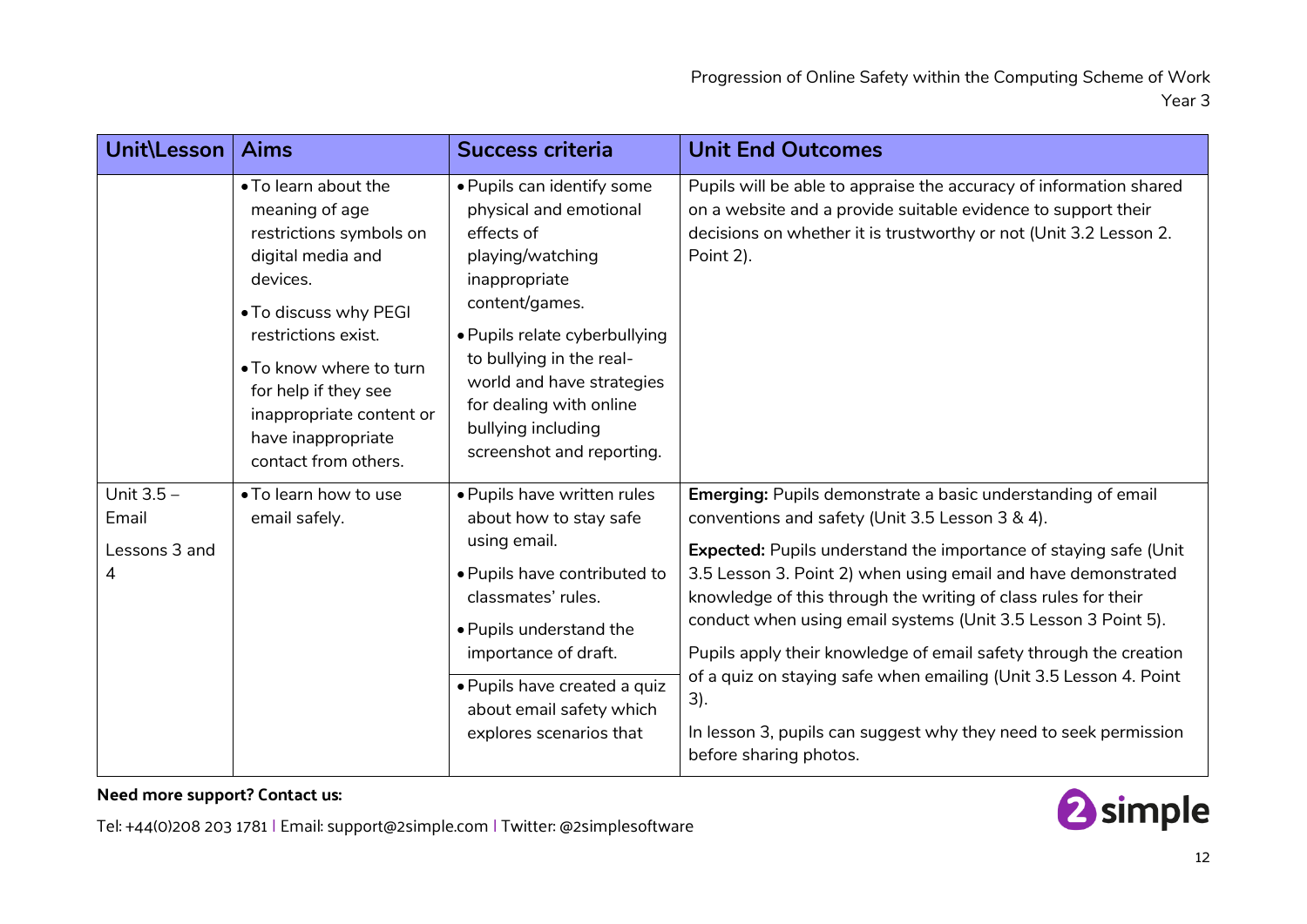| Unit\Lesson | <b>Aims</b> | <b>Success criteria</b>                  | <b>Unit End Outcomes</b>                                                                                                                                                                                                                                                                                                                                                                                                                                                   |
|-------------|-------------|------------------------------------------|----------------------------------------------------------------------------------------------------------------------------------------------------------------------------------------------------------------------------------------------------------------------------------------------------------------------------------------------------------------------------------------------------------------------------------------------------------------------------|
|             |             | they could come across in<br>the future. | In lesson 1, pupils can refer to what they learnt in Unit 3.2<br>regarding Online Safety when suggesting the way to communicate<br>appropriately online.                                                                                                                                                                                                                                                                                                                   |
|             |             |                                          | Pupils' email messages illustrate that they have taken on board<br>messages about appropriate communication with a regard for their<br>audience. In lesson 3, this forms part of the slideshow discussion.,<br>pupils include this as part of their guidelines for step 5.                                                                                                                                                                                                 |
|             |             |                                          | Exceeding: Pupils are not only able to demonstrate an<br>understanding of email conventions and keeping safe but can<br>explain why conventions and certain recognised positive<br>behaviours are expected and the possible consequences of not<br>abiding by them (Unit 3.5 Lessons 3 & 4).                                                                                                                                                                               |
|             |             |                                          | Pupils demonstrating greater depth, understand the importance of<br>staying safe (Unit 3.5 Lesson 3. Point 2) when using email and can<br>apply these principles to the related aspects of messaging. Pupils<br>demonstrate their knowledge through taking an active role in the<br>writing of class rules and quiz creation on appropriate conduct<br>when using email systems and can expand on their points to<br>explain their reasoning (Unit 3.5 Lesson 3. Point 5). |

#### **Need more support? Contact us:**

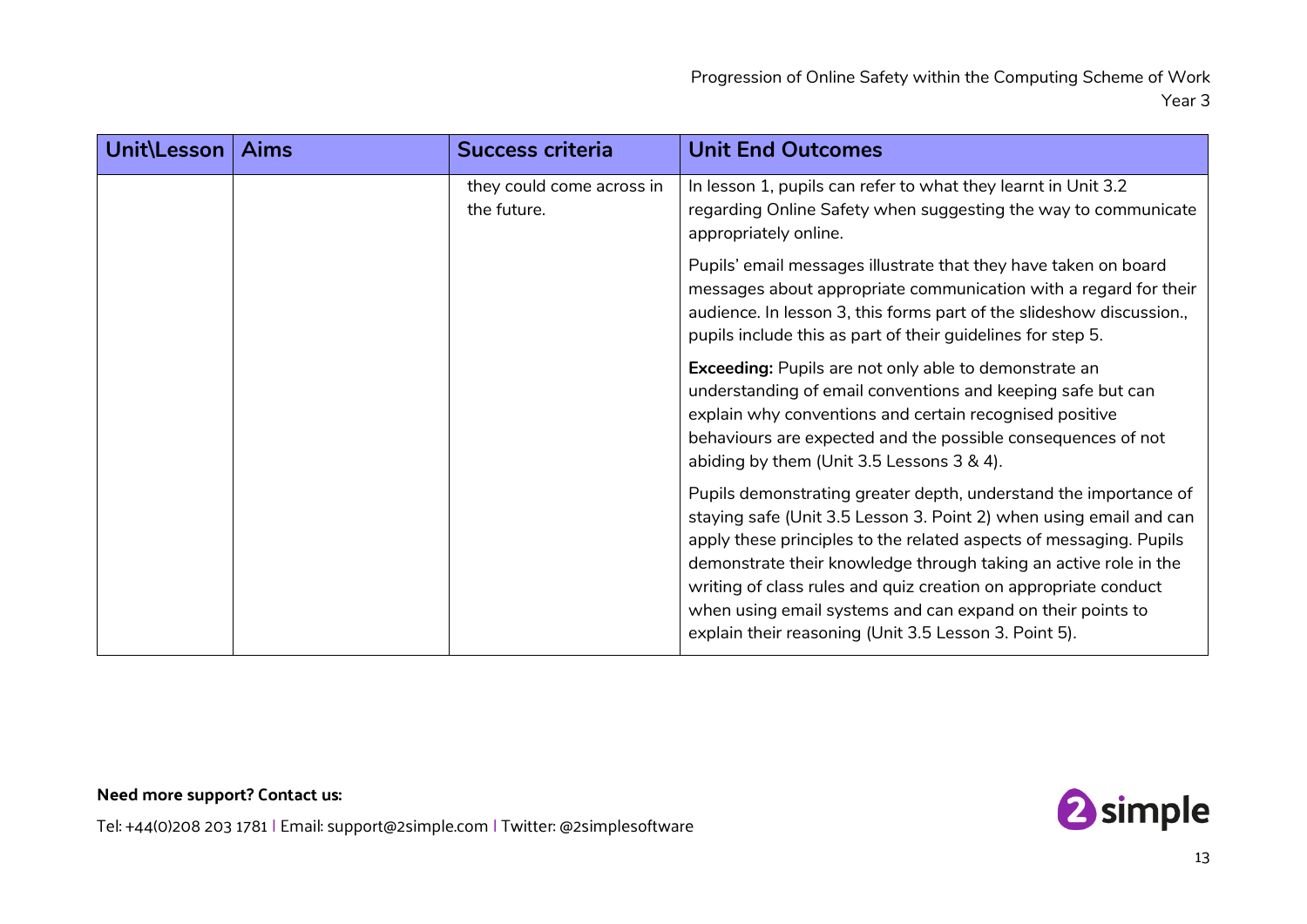<span id="page-13-0"></span>

| Unit\Lesson                                                                                                                                                         | <b>Aims</b>                                                                                       | <b>Success criteria</b>                                                                                                                                                                                                                                               | <b>Unit End Outcomes</b>                                                                                                                                                                                                                                                                                                                                                                                                                                                                                                                                                                                                                                                                                         |
|---------------------------------------------------------------------------------------------------------------------------------------------------------------------|---------------------------------------------------------------------------------------------------|-----------------------------------------------------------------------------------------------------------------------------------------------------------------------------------------------------------------------------------------------------------------------|------------------------------------------------------------------------------------------------------------------------------------------------------------------------------------------------------------------------------------------------------------------------------------------------------------------------------------------------------------------------------------------------------------------------------------------------------------------------------------------------------------------------------------------------------------------------------------------------------------------------------------------------------------------------------------------------------------------|
| $4.2 - Online$<br>Safety<br>pupils can protect<br>identity theft.<br>Understand that<br>leaves a digital<br>that this can aid<br>identity theft.<br>and benefits of | • To understand how<br>themselves from online<br>information put online<br>footprint or trail and | • Pupils know that security<br>symbols such as a<br>padlock protect their<br>identity online.<br>Pupils know the meaning<br>of the term 'phishing'<br>and are aware of the<br>existence of scam<br>websites.<br>Pupils can explain what<br>a digital footprint is and | <b>Emerging:</b> Pupils contribute their ideas to discussion of spam email<br>(lesson 1), malware (lesson 2) and plagiarism (lesson 3). They have<br>included appropriate content in their Top Tips for Online Safety<br>publication (lesson 2, point 5 and onwards). They have been able<br>to share their work online.<br>With support throughout, pupils show an understand what online<br>safety is. In a small group, they can use 2Connect (Unit 4.2 Lesson<br>1. Point 3) to map out the key features of online safety. Pupils<br>produce a simple leaflet, postcard, or slideshow etc about online<br>safety, which can then be used as part of presentation to parents<br>(Unit 4.2 Lesson 1. Point 7). |
|                                                                                                                                                                     | • To Identify the risks                                                                           | how it relates to identity<br>theft.<br>Pupils can give examples<br>of things that they would<br>not want to be in their<br>digital footprint.<br>• Pupils can identify<br>possible risks of installing<br>free and paid for software.                                | <b>Expected:</b> Pupils have decided upon the most important online<br>safety messages to communicate and have shared these ideas in<br>their Top Tips for Online Safety publication (lesson 2, point 5 and<br>onwards). They put this knowledge into action in their own online<br>activity.<br>Pupils can explore key concepts relating to online safety using<br>2Connect Unit 4.2 Lesson 1. Point 3). They help others to<br>understand the importance of online safety (Unit 4.2 Lesson 2.<br>Point 3) and apply their knowledge through the creation of online                                                                                                                                             |

#### **Need more support? Contact us:**

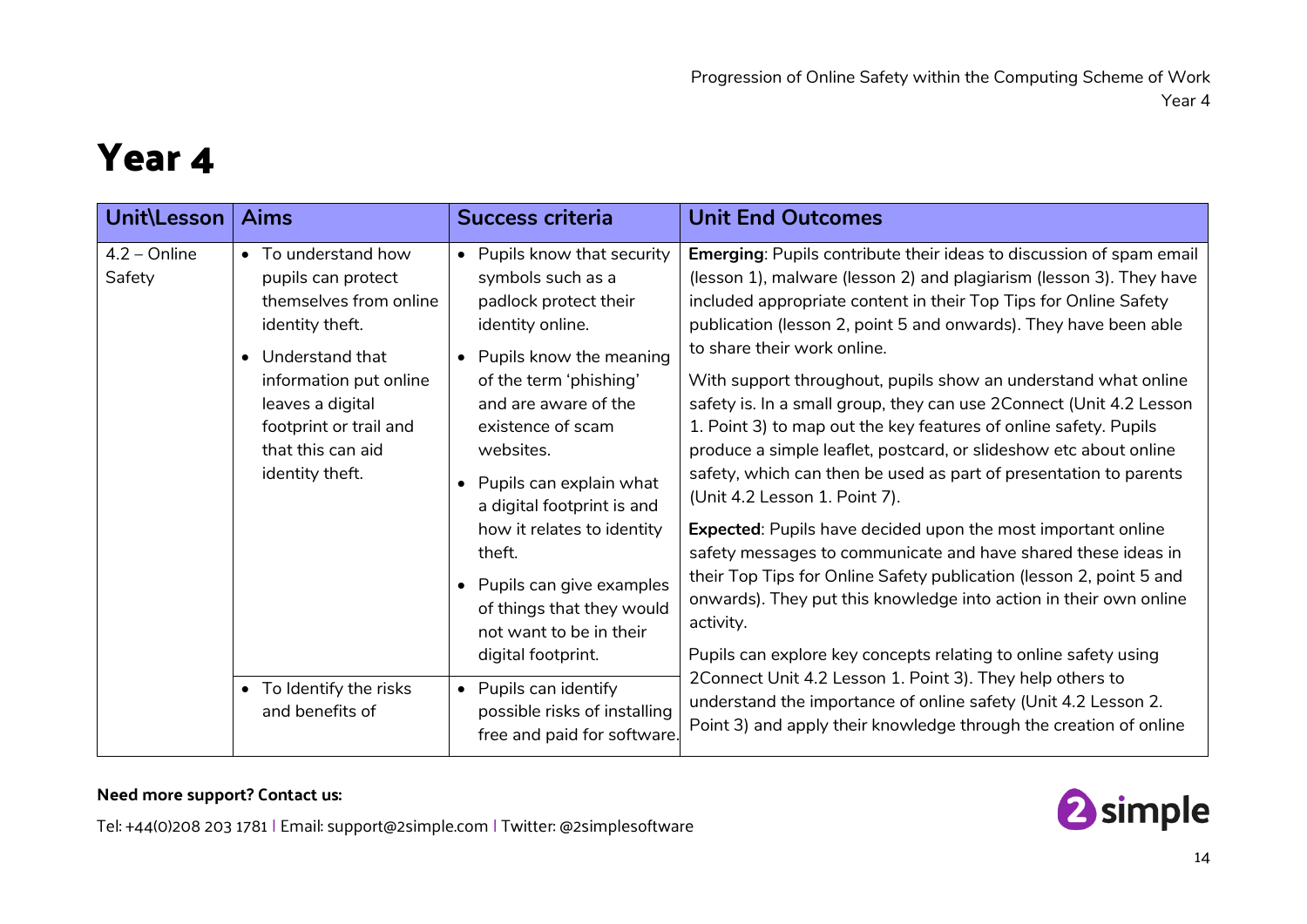| Unit\Lesson | <b>Aims</b>                                                                                                                                                                                                                                                                                                        | <b>Success criteria</b>                                                                                                                                                                                                                                                         | <b>Unit End Outcomes</b>                                                                                                                                                                                                                                                                                                                                                                                                                                                                                                                                                                                                                                                                                                                                                                                                                                   |
|-------------|--------------------------------------------------------------------------------------------------------------------------------------------------------------------------------------------------------------------------------------------------------------------------------------------------------------------|---------------------------------------------------------------------------------------------------------------------------------------------------------------------------------------------------------------------------------------------------------------------------------|------------------------------------------------------------------------------------------------------------------------------------------------------------------------------------------------------------------------------------------------------------------------------------------------------------------------------------------------------------------------------------------------------------------------------------------------------------------------------------------------------------------------------------------------------------------------------------------------------------------------------------------------------------------------------------------------------------------------------------------------------------------------------------------------------------------------------------------------------------|
|             | installing software<br>including apps.                                                                                                                                                                                                                                                                             | • Pupils know that malware<br>is software that is<br>specifically designed to<br>disrupt, damage, or gain<br>access to a computer.<br>Pupils know what a<br>$\bullet$<br>computer virus is.                                                                                     | safety resources which are then used as part of presentation to<br>parents (Unit 4.2 Lesson 1. Point 7).<br>Using the example from lesson 1, pupils can give some examples<br>of things to look out for in an email to ensure that it from a valid<br>source and is not a phishing scam email. They can explain what<br>can be learnt by looking at the padlock details for a website (lesson<br>1)                                                                                                                                                                                                                                                                                                                                                                                                                                                        |
|             | • To understand that<br>copying the work of<br>others and presenting<br>it as their own is called<br>'plagiarism' and to<br>consider the<br>consequences of<br>plagiarism.<br>• To identify appropriate<br>behaviour when<br>participating or<br>contributing to<br>collaborative online<br>projects for learning. | • Pupils can determine<br>whether activities that<br>they undertake online,<br>infringe another's'<br>copyright. They know the<br>difference between<br>researching and using<br>information and copying<br>it<br>• Pupils know about citing<br>sources that they have<br>used. | Most pupils can reflect upon positive and negative aspects of a<br>digital footprint and can give examples of the care they would take<br>when sharing online in relation to their and others' digital footprint<br>(lesson 1).<br>Most pupils can give reasons for taking care when installing apps<br>or software. They know what Malware is and the possible impact<br>of computer viruses and can give recommendations for how best<br>to ensure that they only install valid software as part of their top<br>tips document in lesson 2.<br>Most pupils can give reasons for limiting screen time that include<br>the effect on physical and mental health. In lesson 4, they were<br>able to reflect on their own screen time and collective class screen<br>time and begin to make informed decisions about when to limit<br>their own screen time. |
|             | • To identify the positive<br>and negative<br>influences of                                                                                                                                                                                                                                                        | • Pupils can take more<br>informed ownership of<br>the way that they choose                                                                                                                                                                                                     |                                                                                                                                                                                                                                                                                                                                                                                                                                                                                                                                                                                                                                                                                                                                                                                                                                                            |

#### **Need more support? Contact us:**

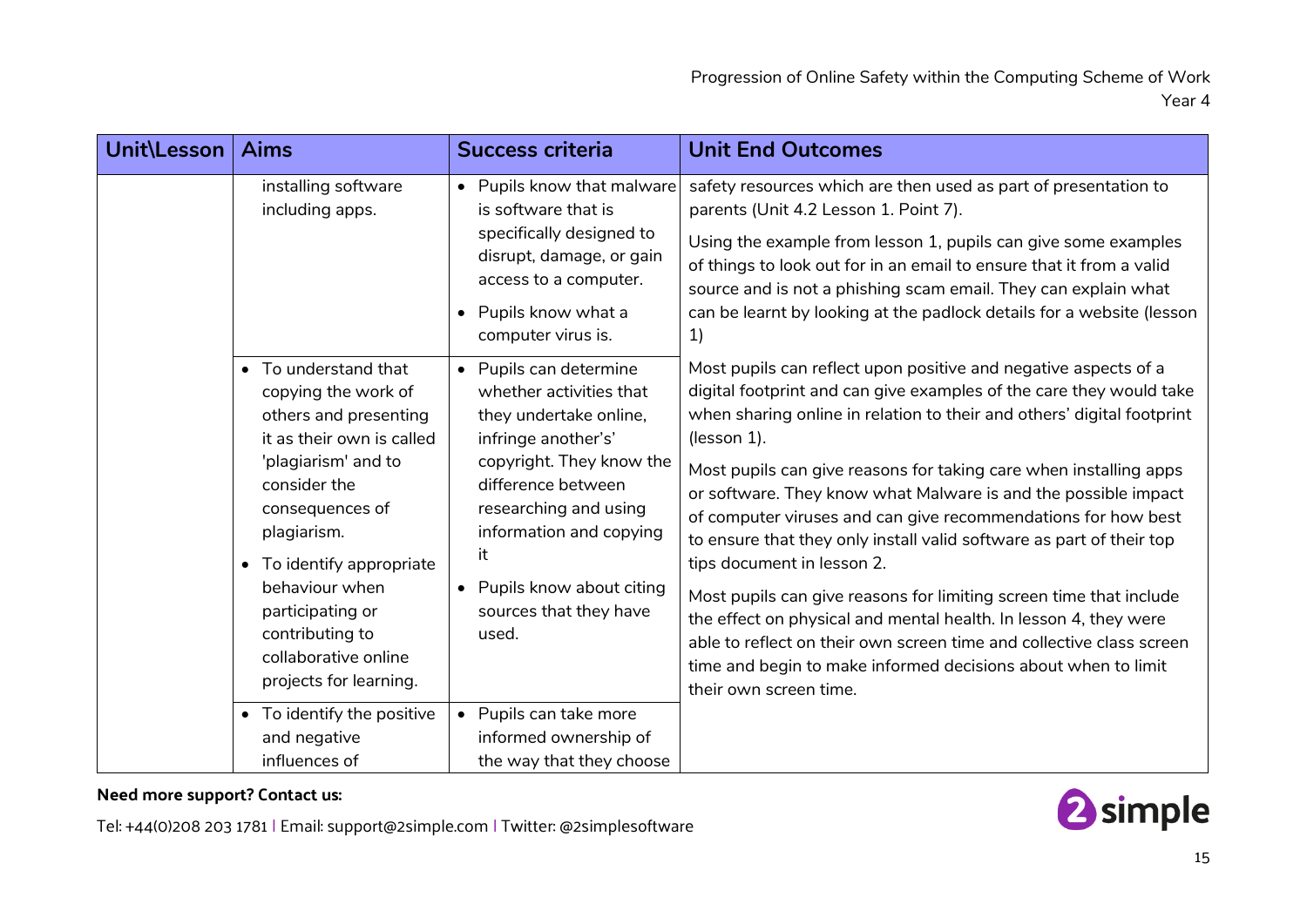| Unit\Lesson | <b>Aims</b>                                                                                                                                                 | <b>Success criteria</b>                                                                                                                                                                       | <b>Unit End Outcomes</b>                                                                                                                                                                                                                                                                                                                                                                                                                                                                                                                                                                                                                                                                                                                                                                                                                                                                                                                                                                                                                                                                                                                                                                                                                                                                                                                                                                                                                             |
|-------------|-------------------------------------------------------------------------------------------------------------------------------------------------------------|-----------------------------------------------------------------------------------------------------------------------------------------------------------------------------------------------|------------------------------------------------------------------------------------------------------------------------------------------------------------------------------------------------------------------------------------------------------------------------------------------------------------------------------------------------------------------------------------------------------------------------------------------------------------------------------------------------------------------------------------------------------------------------------------------------------------------------------------------------------------------------------------------------------------------------------------------------------------------------------------------------------------------------------------------------------------------------------------------------------------------------------------------------------------------------------------------------------------------------------------------------------------------------------------------------------------------------------------------------------------------------------------------------------------------------------------------------------------------------------------------------------------------------------------------------------------------------------------------------------------------------------------------------------|
|             | technology on health<br>and the environment.<br>To understand the<br>importance of<br>balancing game and<br>screen time with other<br>parts of their lives. | to use their free time.<br>They recognise a need to<br>find a balance between<br>being active and digital<br>activities.<br>Pupils can give reasons<br>$\bullet$<br>for limiting screen time. | Most pupils can explain how plagiarism is stealing, they are<br>beginning to be able to identify the aspects of sharing that would<br>be classed as plagiarism (lesson 3)<br>In lesson 4, pupils were able to include actions for reporting<br>cyberbullying or inappropriate content in their screen time study<br>document.<br>By completing lesson 4, most pupils would have saved both online<br>and locally to a device and are able to explain the differences<br>between the two storage types.<br>Most pupils will be able to identify key messages that should be<br>shared with other pupils and parents about online safety, including<br>identification of reliable content from websites found via common<br>search engines (Unit 4.2 Lessons 1 & 2).<br><b>Exceeding:</b> Pupils have decided upon the most important online<br>safety messages to communicate and have shared these ideas in<br>their Top Tips for Online Safety publication (lesson 2, point 5 and<br>onwards). Pupils demonstrate that they are making connections<br>between the positive possibilities that technology provides e.g.<br>collaboration and sharing and the possible downsides of this such<br>as malware and phishing. They actively use this knowledge to<br>support their own online activities safely.<br>Pupils demonstrating greater depth understand the key concepts<br>and implications of the choices they make relating to online safety |

#### **Need more support? Contact us:**

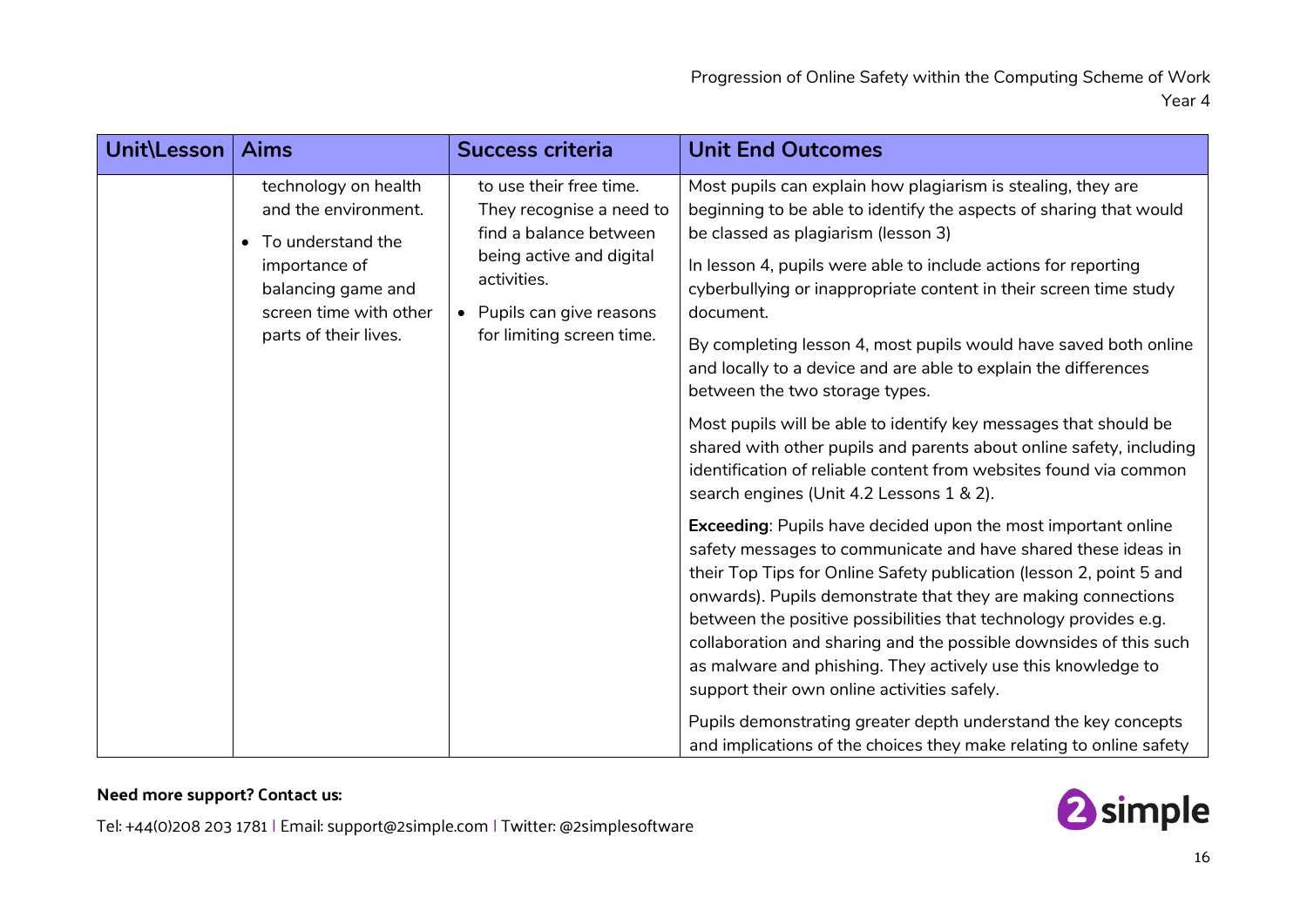| Unit\Lesson                               | <b>Aims</b>                                                           | <b>Success criteria</b>                                                                                         | <b>Unit End Outcomes</b>                                                                                                                                                                                                                                                                                                                                                                                                                                                              |
|-------------------------------------------|-----------------------------------------------------------------------|-----------------------------------------------------------------------------------------------------------------|---------------------------------------------------------------------------------------------------------------------------------------------------------------------------------------------------------------------------------------------------------------------------------------------------------------------------------------------------------------------------------------------------------------------------------------------------------------------------------------|
|                                           |                                                                       |                                                                                                                 | (Unit 4.2 Lesson 1. Point 3). They help others to understand the<br>importance of online safety (Unit 4.2 Lesson 2. Point 3) and apply<br>their knowledge and approach to staying safe online in all areas of<br>the curriculum (Unit 4.2 Lesson 1. Point 7).                                                                                                                                                                                                                         |
| 4.7 - Effective<br>Searching,<br>lesson 3 | • To assess whether an<br>information source is<br>true and reliable. | • Pupils can analyse the<br>contents of a web page<br>for clues about the<br>credibility of the<br>information. | <b>Emerging:</b> Pupils understand that just because something is on the<br>internet it does not mean it is true. They know that they should<br>consider checking and verifying information.<br><b>Expected:</b> Most pupils will be able to analyse the contents of a web<br>page for obvious clues about the credibility of the information.<br>They will be able to work in small groups to decide collectively if a<br>website has questionable credibility (Unit 4.7, Lesson 3). |
|                                           |                                                                       |                                                                                                                 | <b>Exceeding:</b> Pupils understand that a single search provider might<br>present a bias, or present information from a flawed source. They<br>seek to corroborate information from other sources using more<br>than one search engine.                                                                                                                                                                                                                                              |
|                                           |                                                                       |                                                                                                                 | Pupils know that the results presented to a person on many search<br>engines reflect their previous searches. They realise that this does<br>not give a balanced way to form an opinion about something and<br>presents dangers of being consumed by inaccurate viewpoints and<br>having a misrepresentative world view reinforced.                                                                                                                                                   |

#### **Need more support? Contact us:**

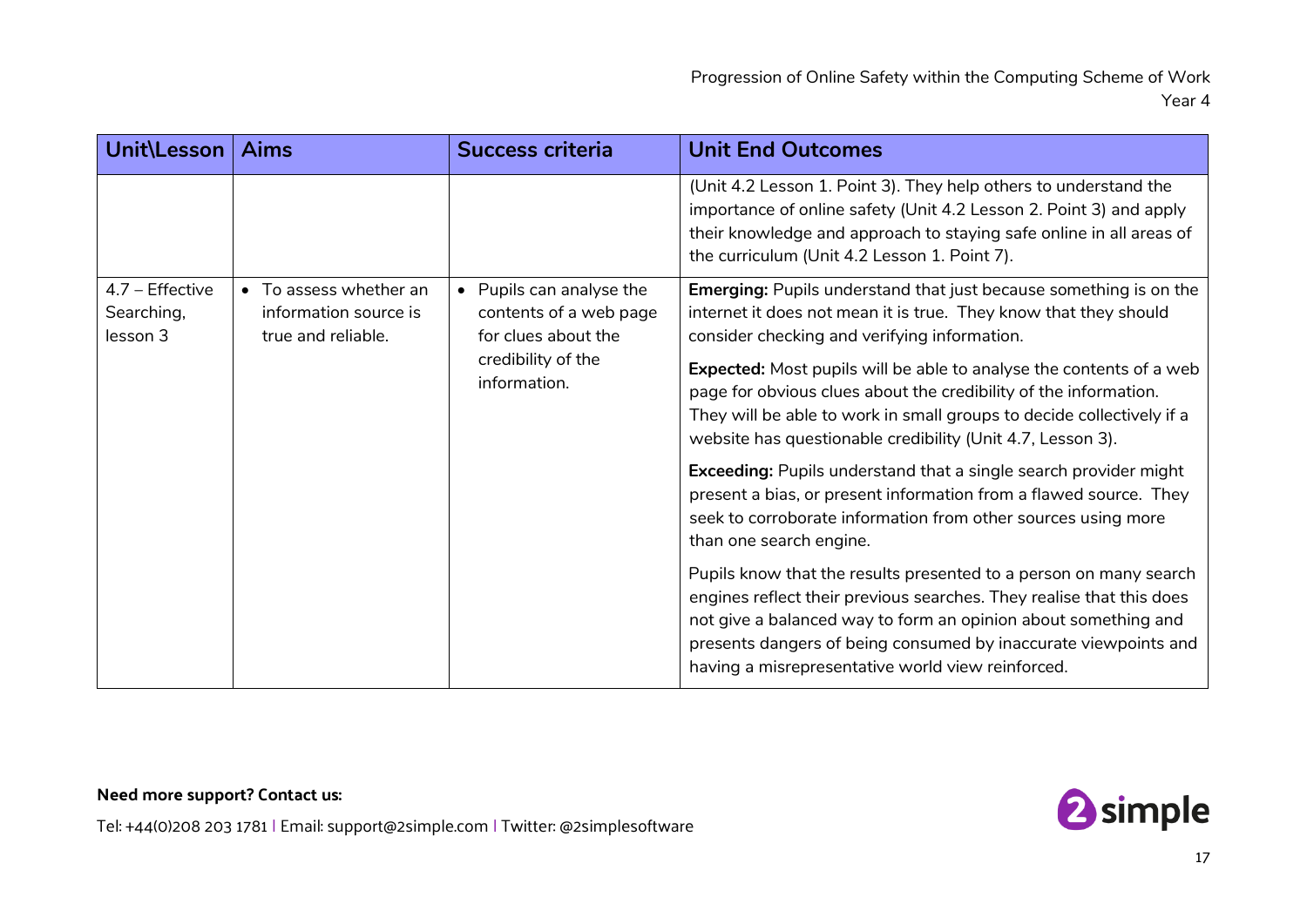<span id="page-17-0"></span>

| Unit\Lesson              | <b>Aims</b>                                                                                                                                                                                                                                                | Success criteria                                                                                                                                                                                                                                                                                                                                                                                                                                                                            | <b>Unit End Outcomes</b>                                                                                                                                                                                                                                                                                                                                                                                                                                                                                                                                                                                                                                                                                                                                                  |
|--------------------------|------------------------------------------------------------------------------------------------------------------------------------------------------------------------------------------------------------------------------------------------------------|---------------------------------------------------------------------------------------------------------------------------------------------------------------------------------------------------------------------------------------------------------------------------------------------------------------------------------------------------------------------------------------------------------------------------------------------------------------------------------------------|---------------------------------------------------------------------------------------------------------------------------------------------------------------------------------------------------------------------------------------------------------------------------------------------------------------------------------------------------------------------------------------------------------------------------------------------------------------------------------------------------------------------------------------------------------------------------------------------------------------------------------------------------------------------------------------------------------------------------------------------------------------------------|
| $5.2 - Online$<br>Safety | • To gain a greater<br>understanding of the<br>impact that sharing<br>digital content can<br>have.<br>• To review sources of<br>support when using<br>technology.<br>• To review pupils'<br>responsibility to one<br>another in their online<br>behaviour. | I think critically about the<br>$\bullet$<br>information that I share<br>online both about myself<br>and others.<br>I know who to tell if I am<br>upset by something that<br>happens online.<br>I can use the SMART<br>rules as a source of<br>guidance when online.<br>Pupils think critically<br>$\bullet$<br>about what they share<br>online, even when asked<br>by a usually reliable<br>person to share<br>something.<br>Pupils have clear ideas<br>$\bullet$<br>about good passwords. | Emerging: Pupils demonstrate a developing understanding of their<br>responsibility to others as well as to themselves when<br>communicating and sharing content online. They know what to do<br>if they are upset by online content and know that there are rules<br>such as the SMART rules to protect them (lesson 1).<br>With support throughout, pupils demonstrate an understanding of<br>what the SMART rules are but may find it difficult to apply all of<br>these to using technology safely and respectfully (Unit 5.1 Lesson<br>1). They can create a simple comic strip to teach other pupils about<br>online safety (Unit 5.2 Lesson 2).<br>Expected: Pupils demonstrate an understanding of their<br>responsibility to others as well as to themselves when |
|                          | • To know how to<br>maintain secure<br>passwords.<br>• To understand the<br>advantages,<br>disadvantages,<br>permissions, and<br>purposes of altering an                                                                                                   |                                                                                                                                                                                                                                                                                                                                                                                                                                                                                             | communicating and sharing content online.<br>Pupils demonstrate a clear understanding of what the SMART<br>rules are and how they should be applied to using technology<br>safely and respectfully (Unit 5.1 Lesson 1).<br>In lesson 1, step 2, pupils demonstrate that they are developing<br>critical thinking skills in their online experience and know what<br>sorts of inappropriate content should be reported.                                                                                                                                                                                                                                                                                                                                                    |

#### **Need more support? Contact us:**

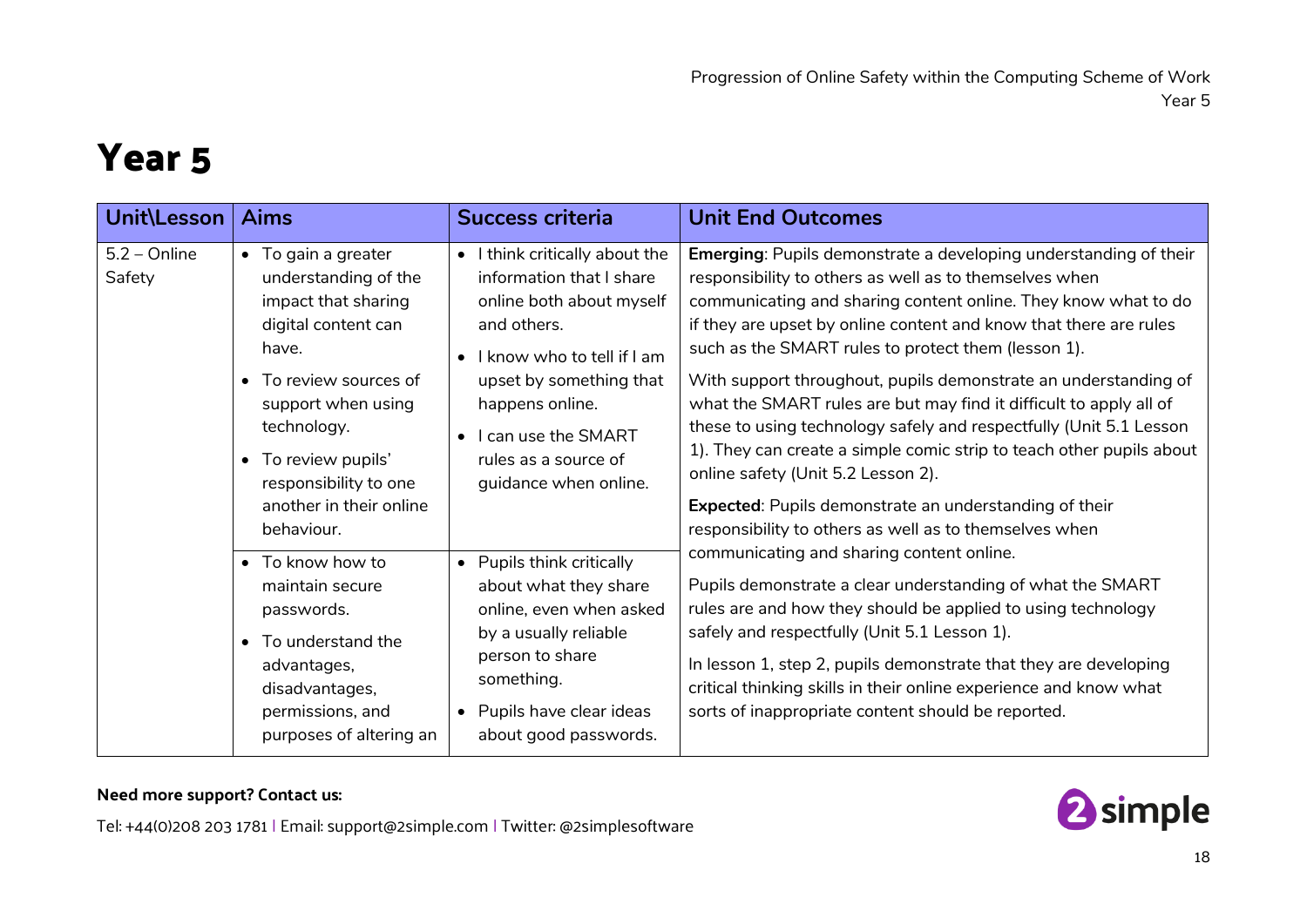| Unit\Lesson | <b>Aims</b>                                                                                                                                                                                                             | <b>Success criteria</b>                                                                                                                                                                                                          | <b>Unit End Outcomes</b>                                                                                                                                                                                                                                                                                                                                                                                                                                                                                                       |
|-------------|-------------------------------------------------------------------------------------------------------------------------------------------------------------------------------------------------------------------------|----------------------------------------------------------------------------------------------------------------------------------------------------------------------------------------------------------------------------------|--------------------------------------------------------------------------------------------------------------------------------------------------------------------------------------------------------------------------------------------------------------------------------------------------------------------------------------------------------------------------------------------------------------------------------------------------------------------------------------------------------------------------------|
|             | image digitally and the<br>reasons for this.<br>• To be aware of<br>appropriate and<br>inappropriate text,<br>photographs and                                                                                           | • Pupils can see how they<br>can use images and<br>digital technology to<br>create effects not<br>possible without<br>and impact upon others.<br>technology.                                                                     | They can apply their knowledge in the creation of a comic strip to<br>teach other pupils about online safety (Unit 5.2 Lesson 2). When<br>doing image editing in lesson 2, they were able to see both the<br>positive and negative consequences of technological developments<br>including altering images both in terms of impact upon themselves                                                                                                                                                                             |
|             | videos and the impact<br>of sharing these online.                                                                                                                                                                       | • Pupils have experienced<br>how image manipulation<br>could be used to upset<br>them or others even<br>using simple, freely<br>available tools and little<br>specialist knowledge.                                              | In lesson 3, pupils can explain why citations must be considered<br>when using the work of others. They know that there is a<br>convention for recording citations and can put this into practice in<br>their work.<br>In lesson 3, step 11 onwards, pupils' contributions demonstrate a<br>growing awareness of the context of communication and an ability<br>to view the communication from the intended audience's point-of-                                                                                               |
|             | • To learn about how to<br>reference sources in<br>their work<br>• To search the Internet<br>with a consideration<br>for the reliability of the<br>results of sources to<br>check validity and<br>understand the impact | • Pupils can cite all<br>sources when<br>researching and explain<br>the importance of this.<br>• Pupils select keywords<br>and search techniques to<br>find relevant information<br>and increase reliability<br>• Pupils show an | view.<br>Most pupils will be able demonstrate that they understand what is<br>meant by reliable and can build on their ability to identify reliable<br>content. In lesson 3 while completing the citation writing frame,<br>they were able to recognise that it is not a good idea to rely upon<br>only 1 source for information, for example, the Pacific Tree<br>Octopus example.<br>Exceeding: Pupils are developing a deeper understanding of the<br>interaction of the positive benefits and negative risks of innovative |
|             | of incorrect<br>information.                                                                                                                                                                                            | understanding of the<br>advantages and                                                                                                                                                                                           | technology. They take advantage of these technologies in their                                                                                                                                                                                                                                                                                                                                                                                                                                                                 |

**Need more support? Contact us:**

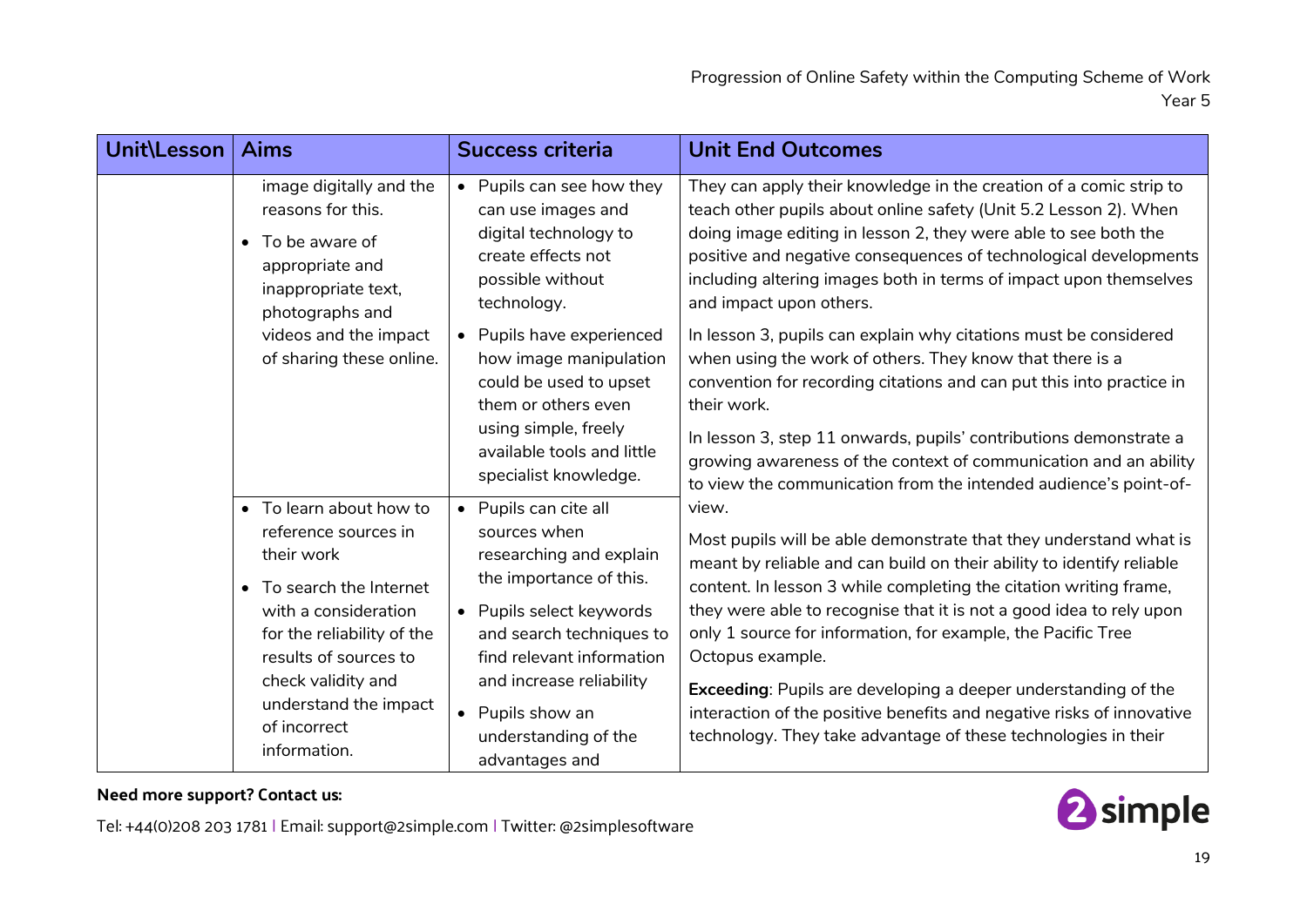| Unit\Lesson | <b>Aims</b>                                                                           | <b>Success criteria</b>                                                                               | <b>Unit End Outcomes</b>                                                                                                                                                                                                                                                                                                                                                                                                                                                                                                         |
|-------------|---------------------------------------------------------------------------------------|-------------------------------------------------------------------------------------------------------|----------------------------------------------------------------------------------------------------------------------------------------------------------------------------------------------------------------------------------------------------------------------------------------------------------------------------------------------------------------------------------------------------------------------------------------------------------------------------------------------------------------------------------|
|             | <b>Ensuring reliability</b><br>through using different<br>methods of<br>communication | disadvantages of<br>different forms of<br>communication and<br>when it is appropriate to<br>use each. | work but are mindful of protecting themselves and others from<br>harm.<br>Pupils demonstrating greater depth have a detailed knowledge of<br>what the SMART rules are and understand how these are applied<br>to using technology safely and respectfully. Furthermore, they<br>understand the implications of improper use of technology and the<br>internet (Unit 5.1 Lesson 1). They can apply their knowledge in the<br>creation of a detailed comic strip to teach other pupils about online<br>safety (Unit 5.2 Lesson 2). |

**Need more support? Contact us:**

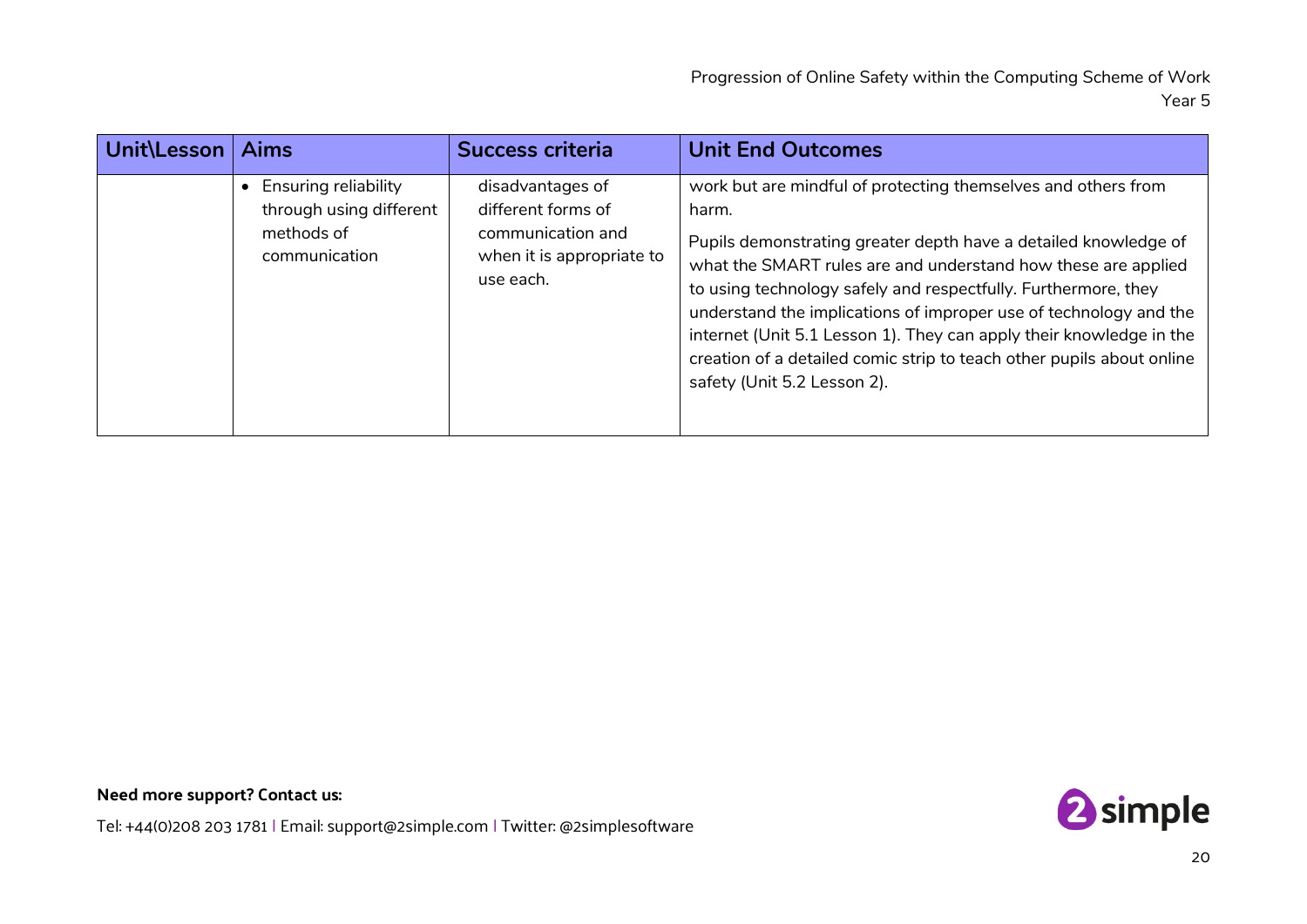<span id="page-20-0"></span>

| Unit\Lesson              | <b>Aims</b>                                                                                                                                                                                                                                                                                                                                                                 | Success criteria                                                                                                                                                                                                                                                                                                                                                                                                                                                                                                        | <b>Unit End Outcomes</b>                                                                                                                                                                                                                                                                                                                                                                                                                                                                                                                                                                                                                                                                                                                                                                                                                                                                                                                                                                                                                                                                                                                                                                                                                                                                           |
|--------------------------|-----------------------------------------------------------------------------------------------------------------------------------------------------------------------------------------------------------------------------------------------------------------------------------------------------------------------------------------------------------------------------|-------------------------------------------------------------------------------------------------------------------------------------------------------------------------------------------------------------------------------------------------------------------------------------------------------------------------------------------------------------------------------------------------------------------------------------------------------------------------------------------------------------------------|----------------------------------------------------------------------------------------------------------------------------------------------------------------------------------------------------------------------------------------------------------------------------------------------------------------------------------------------------------------------------------------------------------------------------------------------------------------------------------------------------------------------------------------------------------------------------------------------------------------------------------------------------------------------------------------------------------------------------------------------------------------------------------------------------------------------------------------------------------------------------------------------------------------------------------------------------------------------------------------------------------------------------------------------------------------------------------------------------------------------------------------------------------------------------------------------------------------------------------------------------------------------------------------------------|
| $6.2 - Online$<br>Safety | • Identify benefits and<br>risks of mobile devices<br>broadcasting the<br>location of the<br>user/device, e.g. apps<br>accessing location.<br>• Identify secure sites by<br>looking for privacy<br>seals of approval, e.g.<br>https, padlock icon.<br>• Identify the benefits<br>and risks of giving<br>personal information<br>and device access to<br>different software. | • Pupils have used the<br>example game and<br>further research to<br>refresh their memories<br>about risks online<br>including sharing<br>location, secure<br>websites, spoof<br>websites, phishing and<br>other email scams.<br>Pupils have used the<br>$\bullet$<br>example game and<br>further research to<br>refresh their memories<br>about the steps they can<br>take to protect<br>themselves including<br>protecting their digital<br>footprint, where to go for<br>help, smart rules and<br>security software. | <b>Emerging: Pupils can refer to the SMART rules to guide them</b><br>online. They can navigate networks within Purple Mash (Work<br>folders, class folders and group folders), the local network (school)<br>and the Internet (using as a source for research or leisure time).<br>They use these networks to collaborate with support using Purple<br>Mash tools such as 2Write and 2Connect.<br>They can use search tools and have an awareness of the need to<br>select sources carefully.<br>They can recognise features online that are risks and those that<br>exist to protect them (lesson 1). Pupils are aware that their actions<br>online have an impact not only on themselves but on others as<br>well. They know to ask for help if they are worried or distressed by<br>something online.<br><b>Expected:</b> Pupils have a good knowledge of the benefits and risks<br>to working collaboratively. They have no trouble navigating<br>networks within Purple Mash (Work folders, class folders and<br>group folders), the local network (school) and the Internet (using as<br>a source for research or leisure time). They use these networks to<br>collaborate using Purple Mash tools such as 2Write, 2Connect and<br>2Blog and can use a variety of networked devices such as |

#### **Need more support? Contact us:**

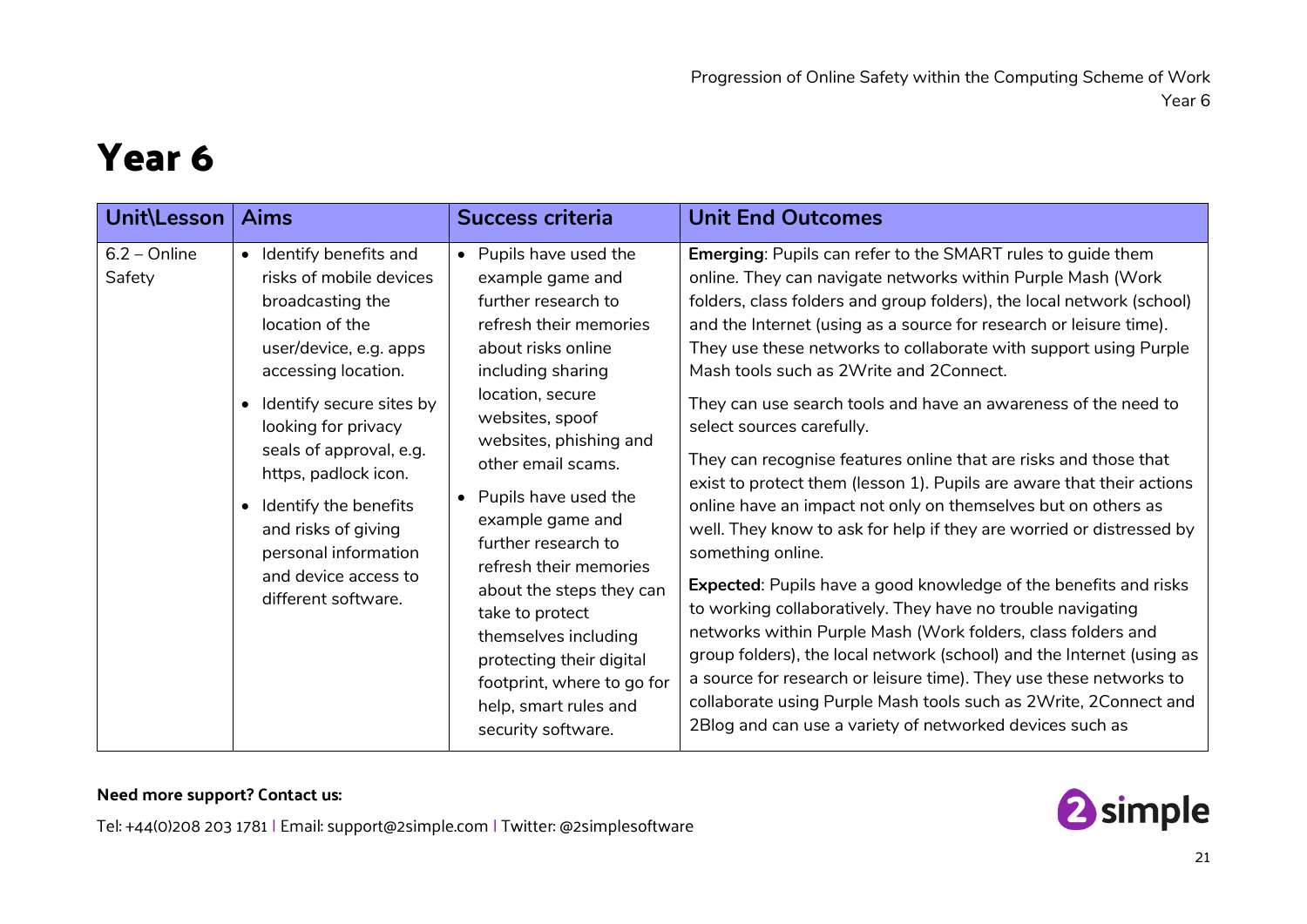| Unit\Lesson | <b>Aims</b>                                                                                                                                                                                                                                                                                                                                                                                                                                                                                                                                  | <b>Success criteria</b>                                                                                                                                                                                                                                                                                                                                                                                                                                                       | <b>Unit End Outcomes</b>                                                                                                                                                                                                                                                                                                                                                                                                                                                                                                                                                                                                                                                                                                                                                                                                                                                                                                                                                                                                                                                                                                                                                                                                                                                                                                                                                                                          |
|-------------|----------------------------------------------------------------------------------------------------------------------------------------------------------------------------------------------------------------------------------------------------------------------------------------------------------------------------------------------------------------------------------------------------------------------------------------------------------------------------------------------------------------------------------------------|-------------------------------------------------------------------------------------------------------------------------------------------------------------------------------------------------------------------------------------------------------------------------------------------------------------------------------------------------------------------------------------------------------------------------------------------------------------------------------|-------------------------------------------------------------------------------------------------------------------------------------------------------------------------------------------------------------------------------------------------------------------------------------------------------------------------------------------------------------------------------------------------------------------------------------------------------------------------------------------------------------------------------------------------------------------------------------------------------------------------------------------------------------------------------------------------------------------------------------------------------------------------------------------------------------------------------------------------------------------------------------------------------------------------------------------------------------------------------------------------------------------------------------------------------------------------------------------------------------------------------------------------------------------------------------------------------------------------------------------------------------------------------------------------------------------------------------------------------------------------------------------------------------------|
|             | • To review the meaning<br>of a digital footprint<br>and understand how<br>and why people use<br>their information and<br>online presence to<br>create a virtual image<br>of themselves as a<br>user.<br>• To have a clear idea of<br>appropriate online<br>behaviour and how<br>this can protect<br>themselves and others<br>from possible online<br>dangers, bullying and<br>inappropriate<br>behaviour.<br>• To begin to understand<br>how information online<br>can persist and give<br>away details of those<br>who share or modify it. | • Pupils understand how<br>what they share impacts<br>upon themselves and<br>upon others in the long-<br>term.<br>Pupils know about the<br>consequences of<br>promoting inappropriate<br>content online and how<br>to put a stop to such<br>behaviour when they<br>experience it or witness<br>it as a bystander.<br>• Extension: Pupils'<br>actions demonstrate that<br>they also feel a<br>responsibility to others<br>when communicating<br>and sharing content<br>online. | webcams, online tools, printers, and tablets in a connected way for<br>their educational benefit.<br>Pupils can use search tools and routinely try to verify the validity<br>and reliability of their sources. They look for corroborating sources<br>for information and enter keywords that help them to choose the<br>best results.<br>Pupils demonstrate an understanding of their responsibility to<br>others as well as to themselves when communicating and sharing<br>content online. They can identify a variety of risks and benefits of<br>technology (lessons 1 and 3). They feel confident in having<br>strategies to help them promote a positive online image of<br>themselves in their digital footprint.<br>Pupils can identify location sharing as a risk to online safety in<br>lesson 1 and could relate this to work done on protecting their<br>identifying private information.<br>Pupils were able to identify the padlock and https as aids to the<br>online safety in lesson 1 and could explain what these means<br>referring to the work that they did on this in previous years' online<br>safety units.<br>Pupils' work in lesson 1, indicates that they have a clear<br>understanding of terms such as Computer virus, Location sharing,<br>phishing scams, spam email, Malware and Identity theft. In lesson<br>2, they make sensible contributions to the question of what risks |

#### **Need more support? Contact us:**

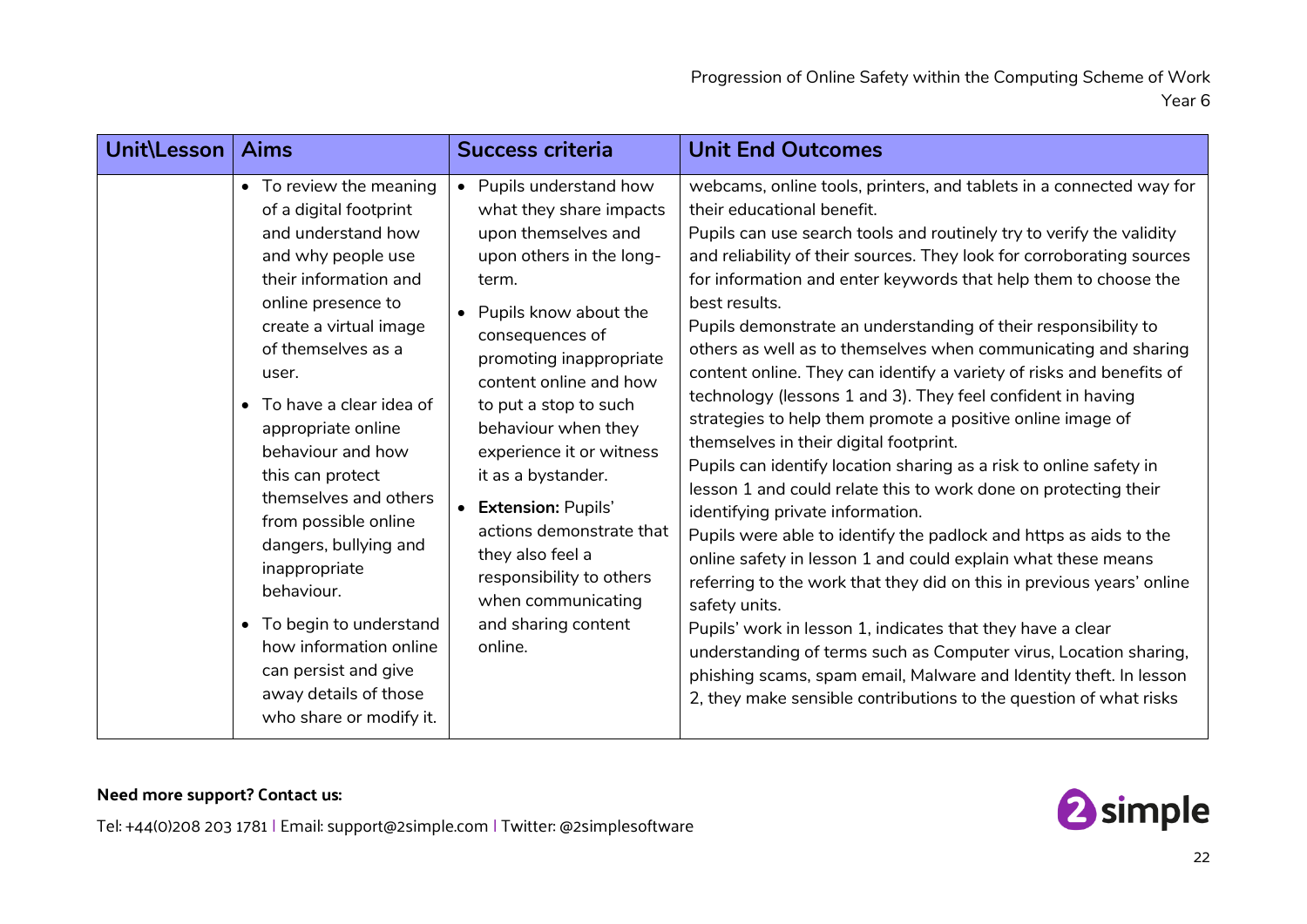| Unit\Lesson | <b>Aims</b>                                                                                                                                                                                                                                                                                                                                                                                                       | <b>Success criteria</b>                                                                                                                                                                                                                                                                                                                                                                                                                                                                                                                                                        | <b>Unit End Outcomes</b>                                                                                                                                                                                                                                                                                                                                                                                                                                                                                                                                                                                                                                                                                                                                                                                                                                                                                                                                                                                                                                                                                                                                                                                                                                                                                                                                                                                                                                                                                                                                                             |
|-------------|-------------------------------------------------------------------------------------------------------------------------------------------------------------------------------------------------------------------------------------------------------------------------------------------------------------------------------------------------------------------------------------------------------------------|--------------------------------------------------------------------------------------------------------------------------------------------------------------------------------------------------------------------------------------------------------------------------------------------------------------------------------------------------------------------------------------------------------------------------------------------------------------------------------------------------------------------------------------------------------------------------------|--------------------------------------------------------------------------------------------------------------------------------------------------------------------------------------------------------------------------------------------------------------------------------------------------------------------------------------------------------------------------------------------------------------------------------------------------------------------------------------------------------------------------------------------------------------------------------------------------------------------------------------------------------------------------------------------------------------------------------------------------------------------------------------------------------------------------------------------------------------------------------------------------------------------------------------------------------------------------------------------------------------------------------------------------------------------------------------------------------------------------------------------------------------------------------------------------------------------------------------------------------------------------------------------------------------------------------------------------------------------------------------------------------------------------------------------------------------------------------------------------------------------------------------------------------------------------------------|
|             | • To understand the<br>importance of<br>balancing game and<br>screen time with other<br>parts of their lives, e.g.<br>explore the reasons<br>why they may be<br>tempted to spend more<br>time playing games or<br>find it difficult to stop<br>playing and the effect<br>this has on their health.<br>• To identify the positive<br>and negative<br>influences of<br>technology on health<br>and the environment. | Pupils can take more<br>$\bullet$<br>informed ownership of<br>the way that they choose<br>to use their free time.<br>They recognise a need to<br>find a balance between<br>being active and digital<br>activities.<br>Pupils can give reasons<br>$\bullet$<br>for limiting screen time.<br>Pupils can talk about the<br>$\bullet$<br>positives and negative<br>aspects of technology<br>and balance these<br>opposing views.<br><b>Extension: Pupils have</b><br>$\bullet$<br>an internalised in-depth<br>understanding of the<br>risks and benefits of an<br>online presence. | there are when installing an App and the possible risks hidden in<br>the small print.<br>Pupils' work as digital footprint detectives in lesson 2<br>demonstrates that they understand the impact of a positive and<br>negative digital footprint and how to take control of their own<br>online virtual image.<br>Most pupils can balance the positive impact of technology with the<br>reasons for limiting screen time that include the effect on physical<br>and mental health. In lesson 3, they were able to reflect on their<br>own screen time and collective class screen time and begin to<br>make informed decisions about when to limit their own screen time<br>Having studied this aspect in depth in year 5 (lesson 3), pupils<br>routinely include citations in their research work across subjects.<br>They also take care to credit the artist when using images from the<br>Internet. In lesson 2, as part of the discussion surrounding digital<br>footprints, pupils explored the existence of metadata to track the<br>source of images.<br>Having studied this aspect in depth in year 5 (lesson 2, step 11+<br>and lesson 3, step 6+), pupils take care to credit the artist when<br>using images from the Internet and know how to explore the rights<br>and permissions associated with an image online. They can explain<br>the difference between copyright and privacy and are mindful of<br>both aspects when working with images.<br>Most pupils can make informed choices when communicating<br>online for example selecting the appropriate form of |

#### **Need more support? Contact us:**

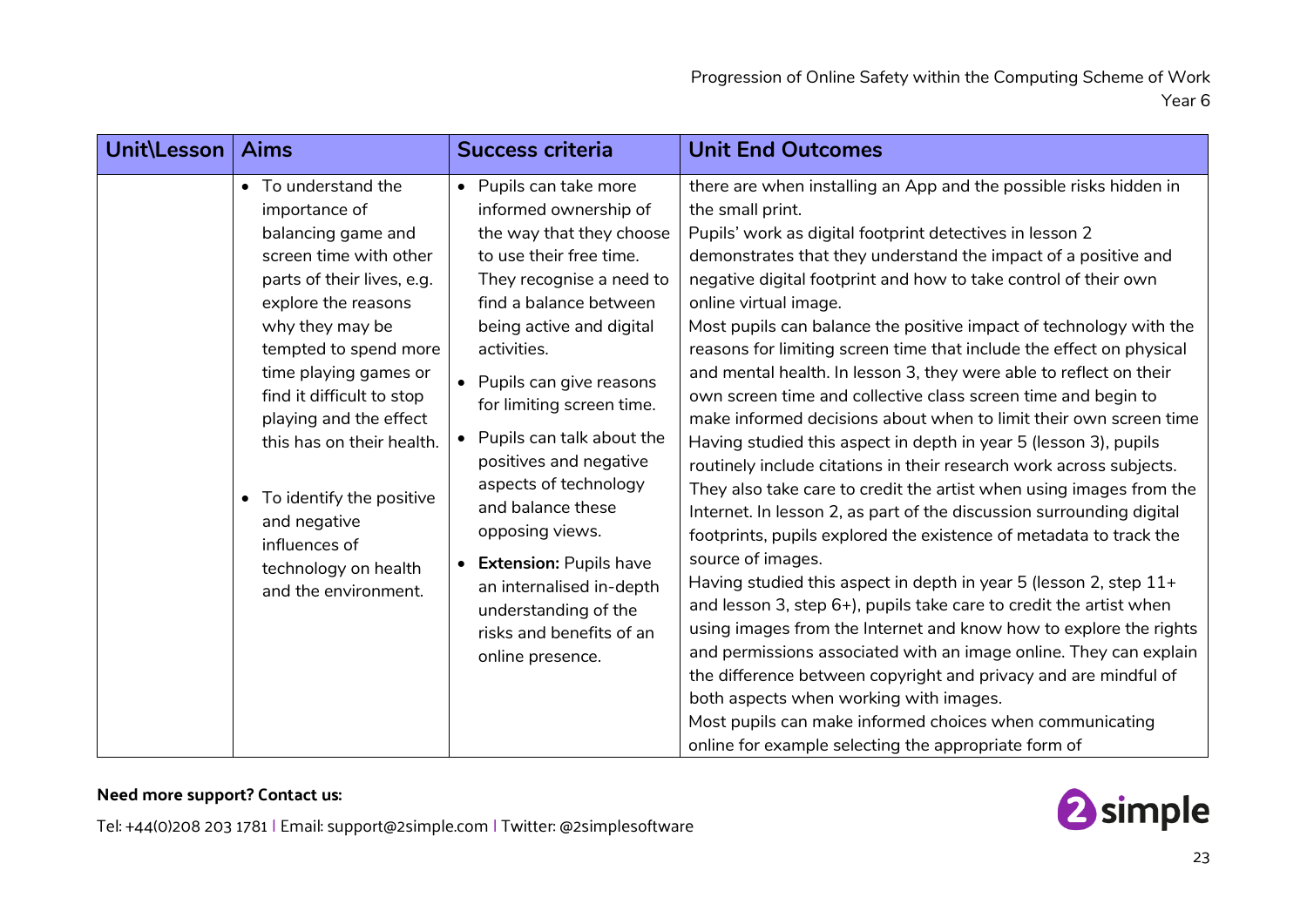| Unit\Lesson | <b>Aims</b> | <b>Success criteria</b> | <b>Unit End Outcomes</b>                                                                                                                                                                                                                                                                                                                                                                                                                                                                                                                                                                                                                                                                                                                                                                                                                                                                                                                                                                                                                                                                                                                                                                                           |
|-------------|-------------|-------------------------|--------------------------------------------------------------------------------------------------------------------------------------------------------------------------------------------------------------------------------------------------------------------------------------------------------------------------------------------------------------------------------------------------------------------------------------------------------------------------------------------------------------------------------------------------------------------------------------------------------------------------------------------------------------------------------------------------------------------------------------------------------------------------------------------------------------------------------------------------------------------------------------------------------------------------------------------------------------------------------------------------------------------------------------------------------------------------------------------------------------------------------------------------------------------------------------------------------------------|
|             |             |                         | communication for its purpose and audience. They can discuss the<br>use of instant messaging in social contexts, aware of the pros and<br>cons of using such tools.                                                                                                                                                                                                                                                                                                                                                                                                                                                                                                                                                                                                                                                                                                                                                                                                                                                                                                                                                                                                                                                |
|             |             |                         | <b>Exceeding:</b> Pupils view their own/school devices as a means to<br>access a wealth and mixture of networked and local resources.<br>They use these in an integrated way; for example, they can take<br>information and images from one source, compare them to others,<br>include them in their written work alongside their own original<br>images and text to enhance their own understanding and produce<br>high quality comprehensive work. They are implicitly aware of the<br>benefits and risks to working collaboratively. They navigate<br>networks within Purple Mash (Work folders, class folders and<br>group folders), the local network (school) and the Internet and use<br>these networks to collaborate using Purple Mash tools such as<br>2Write, 2Connect and 2Blog.<br>Pupils can use search tools effectively, routinely verifying the<br>validity and reliability of their sources. They look for corroborating<br>sources for information and enter keywords that help them to<br>choose the most suitable results. They are aware that search<br>engines are also often money-making ventures for their providers<br>and that this has personal privacy implications. They know where |
|             |             |                         | to look to investigate their privacy settings on search engines.<br>Pupils have an internalised in-depth understanding of the risks and<br>benefits of an online presence (lessons 1 and 3). Their actions                                                                                                                                                                                                                                                                                                                                                                                                                                                                                                                                                                                                                                                                                                                                                                                                                                                                                                                                                                                                         |
|             |             |                         | demonstrate that they also feel a responsibility to others when                                                                                                                                                                                                                                                                                                                                                                                                                                                                                                                                                                                                                                                                                                                                                                                                                                                                                                                                                                                                                                                                                                                                                    |

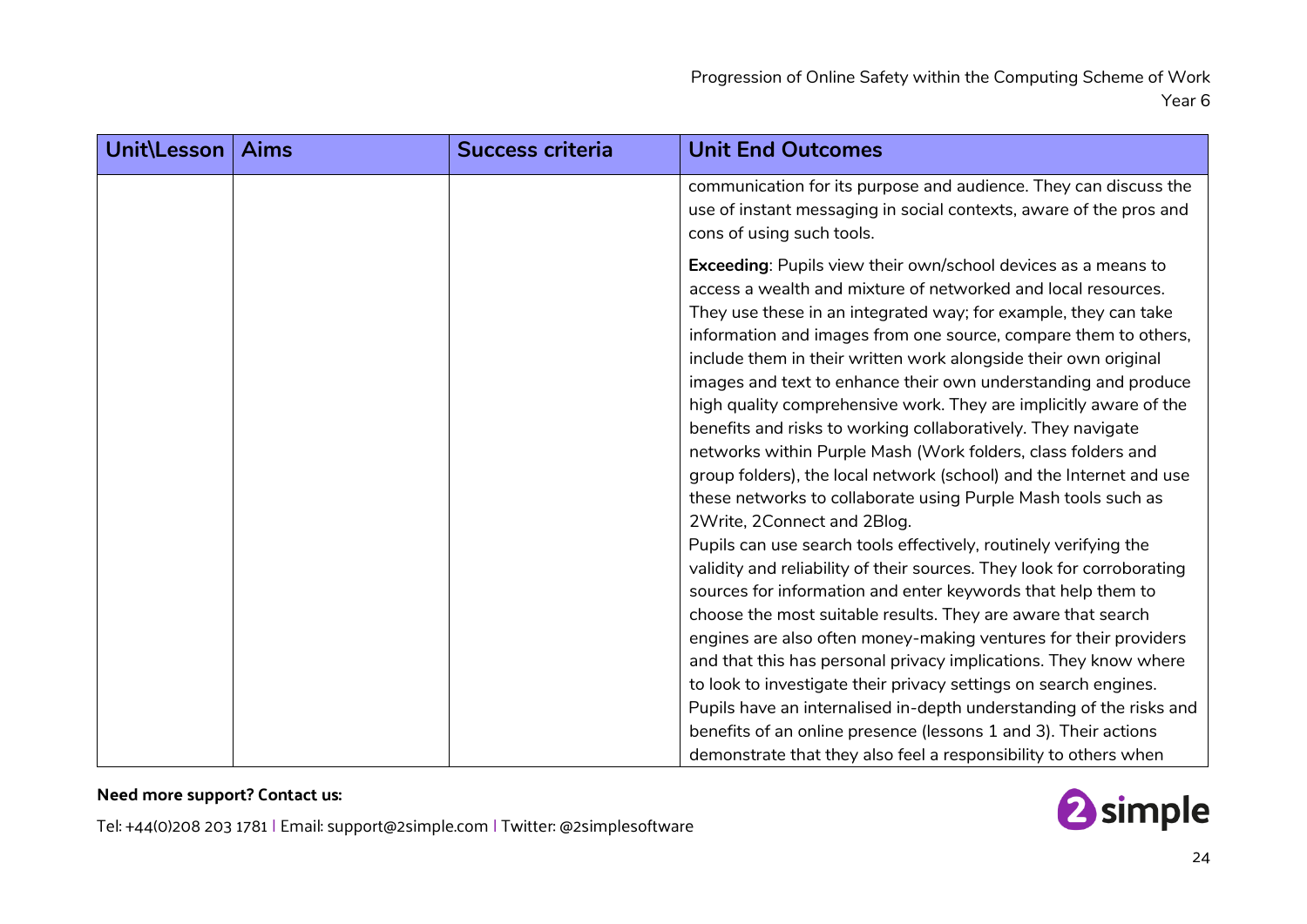| Unit\Lesson                     | <b>Aims</b>                                                                                                                                                      | Success criteria                                                                                                                                                                                                                                                                                                      | <b>Unit End Outcomes</b>                                                                                                                                                                                                                                                                                                                                                                                                                                                                                                                                                                                                                                                                                                            |
|---------------------------------|------------------------------------------------------------------------------------------------------------------------------------------------------------------|-----------------------------------------------------------------------------------------------------------------------------------------------------------------------------------------------------------------------------------------------------------------------------------------------------------------------|-------------------------------------------------------------------------------------------------------------------------------------------------------------------------------------------------------------------------------------------------------------------------------------------------------------------------------------------------------------------------------------------------------------------------------------------------------------------------------------------------------------------------------------------------------------------------------------------------------------------------------------------------------------------------------------------------------------------------------------|
|                                 |                                                                                                                                                                  |                                                                                                                                                                                                                                                                                                                       | communicating and sharing content online. They feel confident in<br>having strategies to help them promote a positive online image of<br>themselves and deal with issues that might arise in the future.                                                                                                                                                                                                                                                                                                                                                                                                                                                                                                                            |
| 6.4 - Blogging,<br>Lesson 4 & 5 | • To understand how to<br>contribute to an existing<br>blog.<br>• To understand how and<br>why blog posts are<br>approved by the teacher.<br>• To understand the | • Pupils can post comments<br>and blog posts to an<br>existing class blog.<br>• Pupils understand the<br>approval process that their<br>posts go through and<br>demonstrate an<br>awareness of the issues<br>surrounding inappropriate<br>posts and cyberbullying.<br>• Pupils can comment on<br>and respond to other | Emerging: Pupils are aware there is an approval process that their<br>posts go through and demonstrate an awareness of the issues<br>surrounding inappropriate posts and cyberbullying (Unit 6.4<br>Lesson 4. Point 6). Pupils understand the importance of being<br>respectful on the internet.<br><b>Expected:</b> Pupils recognise the approval process that their posts<br>go through and demonstrate an awareness of the issues<br>surrounding inappropriate posts and cyberbullying (Unit 6.4<br>Lesson 4. Point 6).<br>Pupils become active contributors to a blog, carefully considering<br>their responses to blog posts to ensure that they are always<br>respectful (Unit 6.4 Lesson 4. Point 12). Pupils understand the |
|                                 | importance of<br>commenting on blogs.<br>• To peer-assess blogs<br>against the agreed<br>success criteria.                                                       | blogs.<br>• Pupils can assess the<br>effectiveness and impact<br>of a blog.<br>• Pupils understand that<br>content included in their                                                                                                                                                                                  | implications of inappropriate use of the blog.<br><b>Exceeding:</b> Pupils understand why there is an approval process for<br>any posts and understand the issues surrounding inappropriate<br>posts and cyberbullying (Unit 6.4 Lesson 4. Point 6).<br>Pupils demonstrating greater depth, understand that 2Blog is an<br>introduction to the world of blogging and is a way for the user to<br>become a content creator on the internet. As such the content<br>included in their blog carefully considers the end user (Throughout                                                                                                                                                                                               |

#### **Need more support? Contact us:**